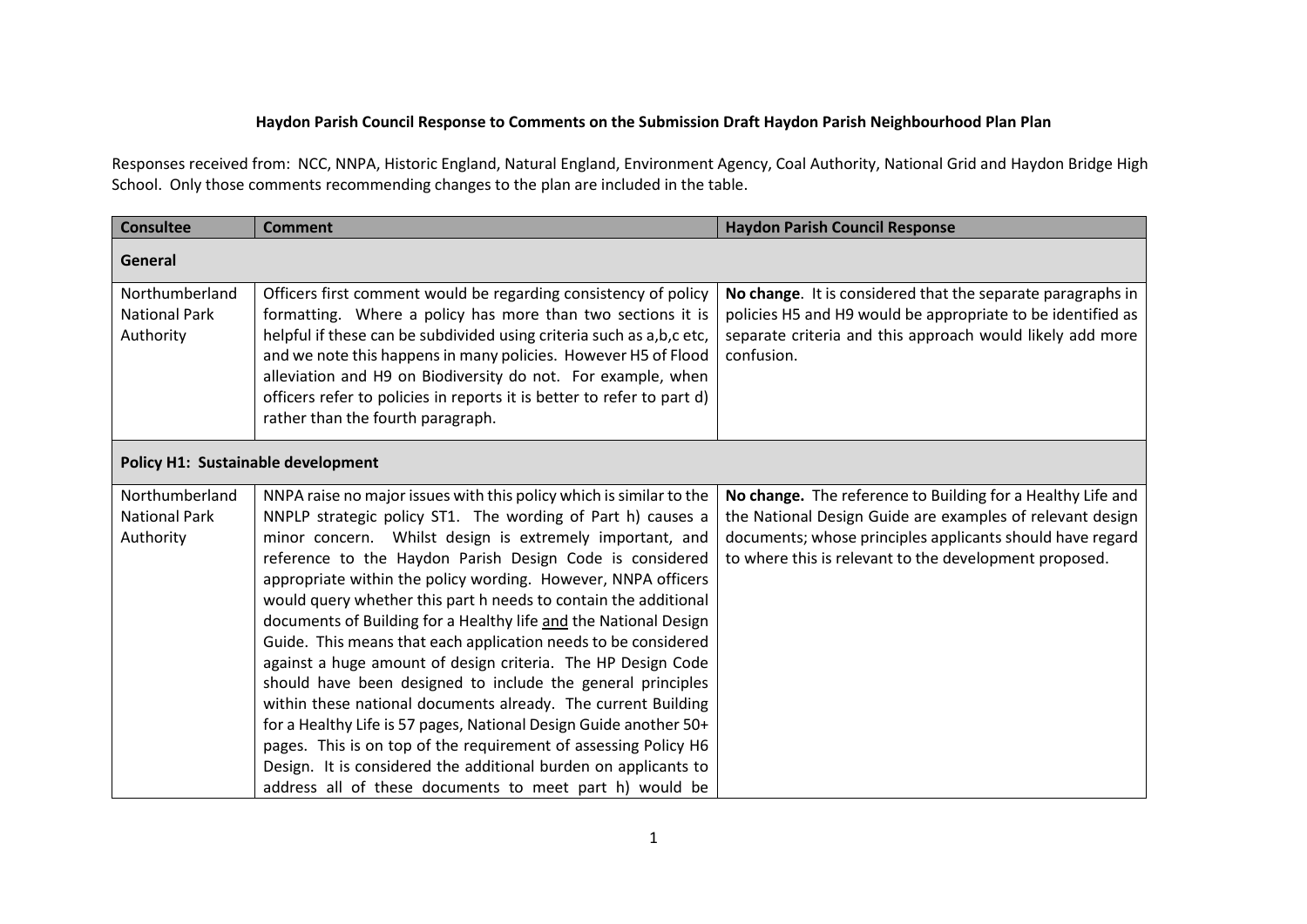| <b>Consultee</b>                        | <b>Comment</b>                                                                                                                                                                                                                                                                                                                                                                                                                                                                                                                                                                                                                                                                                                                                                                                                                                                                                                                                                                                                                                                                                                                                     | <b>Haydon Parish Council Response</b>                                                                                                                                                                                                                                                                                                                                                                                                                                                                                                                                                                                                                                                                                                                                                                                                                                                                                                                |
|-----------------------------------------|----------------------------------------------------------------------------------------------------------------------------------------------------------------------------------------------------------------------------------------------------------------------------------------------------------------------------------------------------------------------------------------------------------------------------------------------------------------------------------------------------------------------------------------------------------------------------------------------------------------------------------------------------------------------------------------------------------------------------------------------------------------------------------------------------------------------------------------------------------------------------------------------------------------------------------------------------------------------------------------------------------------------------------------------------------------------------------------------------------------------------------------------------|------------------------------------------------------------------------------------------------------------------------------------------------------------------------------------------------------------------------------------------------------------------------------------------------------------------------------------------------------------------------------------------------------------------------------------------------------------------------------------------------------------------------------------------------------------------------------------------------------------------------------------------------------------------------------------------------------------------------------------------------------------------------------------------------------------------------------------------------------------------------------------------------------------------------------------------------------|
|                                         | disproportionate and we suggest that it is limited to the HP<br>Design Code only.<br>h. Have regard to the principles set out within the Haydon Parish<br>Design Code and other relevant documents such as Building for<br>a Healthy Life and the National Design Guide.                                                                                                                                                                                                                                                                                                                                                                                                                                                                                                                                                                                                                                                                                                                                                                                                                                                                           |                                                                                                                                                                                                                                                                                                                                                                                                                                                                                                                                                                                                                                                                                                                                                                                                                                                                                                                                                      |
|                                         | Policy H2: Sustainable location of new development                                                                                                                                                                                                                                                                                                                                                                                                                                                                                                                                                                                                                                                                                                                                                                                                                                                                                                                                                                                                                                                                                                 |                                                                                                                                                                                                                                                                                                                                                                                                                                                                                                                                                                                                                                                                                                                                                                                                                                                                                                                                                      |
| Northumberland<br><b>County Council</b> | The County Council provided comments about the drafting of<br>this policy as a whole at the pre-submission stage. We note that<br>some modification has been made. However, the policy still<br>presents some concerns regarding its purpose and the extent to<br>which it would be appropriate having regard to national planning<br>policy and guidance.                                                                                                                                                                                                                                                                                                                                                                                                                                                                                                                                                                                                                                                                                                                                                                                         | Whilst it is accepted that the Northumberland Local Plan<br>provides details regarding the sustainable location of new<br>development, the inspectors report has not yet been<br>received. It is therefore considered important to retain<br>policy H2 (as amended).                                                                                                                                                                                                                                                                                                                                                                                                                                                                                                                                                                                                                                                                                 |
|                                         | Part a. supports affordable housing on rural exception sites.<br>Whilst it is not necessary to repeat national policy it would be<br>appropriate to recognise either in the policy or in the supporting<br>text that paragraph 78 of the National Planning Policy<br>Framework ('NPPF') requires consideration to be given to<br>allowing some market housing on such sites if this helps to<br>facilitate delivery of affordable housing to meet local needs. We<br>would suggest an appropriate modification to the Plan to<br>recognise this matter in order that the Plan has regard to NPPF.<br>Parts b. to f. largely repeat paragraph 80 of NPPF. That part of<br>NPPF relates specifically to an intention to avoid isolated homes<br>in the countryside other than in defined circumstances (that is:<br>those stated in parts b. to f. of Policy H2). In this respect, given<br>that Policy H2 expressly supports those forms of housing<br>development anywhere in the countryside, we would suggest<br>that Policy H2 presents conflict with paragraph 80 of NPPF, which<br>only concerns isolated homes; and with paragraph 174 b) of | Amend to delete the third paragraph of the policy (including<br>criteria a-j) and replace with:<br>'Outside the settlement boundary of Haydon Bridge and the<br>small village of Langley, development will be supported that<br>is compatible with other policies contained within the<br>development plan'.<br>Delete the fourth sentence of paragraph 5.9 and replace<br>with two new paragraphs:<br>'The NPPF is clear that the development of isolated homes<br>should be avoided, unless one or more of the following<br>circumstances apply: that there is an essential need for a<br>rural worker to live permanently at or near their place of<br>work; that the development would represent the optimal<br>viable use of a heritage asset or would be appropriate<br>enabling development to secure the future of heritage<br>assets; the development would re-use redundant or disused<br>buildings and enhance its immediate setting; the |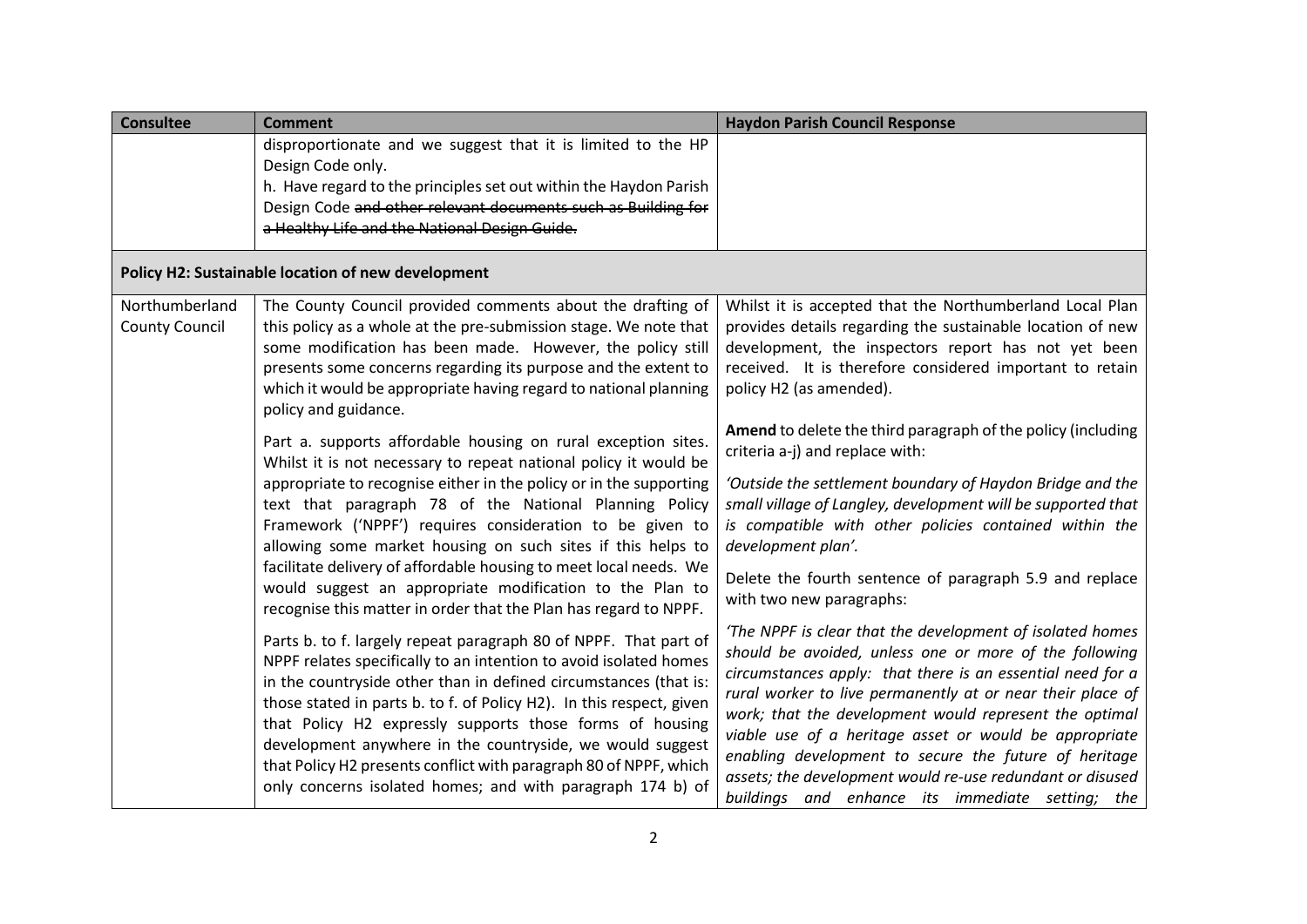| <b>Consultee</b> | <b>Comment</b>                                                                                                              | <b>Haydon Parish Council Response</b>                          |
|------------------|-----------------------------------------------------------------------------------------------------------------------------|----------------------------------------------------------------|
|                  | NPPF which requires that planning policies should contribute to                                                             | development would involve the subdivision of an existing       |
|                  | and enhance the natural and local environment by recognising                                                                | residential building; or the design of the dwelling is of      |
|                  | the intrinsic character and beauty of the countryside. That                                                                 | exceptional quality, being truly outstanding, reflecting the   |
|                  | requirement is reflected in part in the second paragraph of Policy                                                          | highest standards in architecture, significantly enhancing its |
|                  | H2. However, this then presents some inherent contradiction in                                                              | immediate setting, being sensitive to the defining             |
|                  | terms of whether the policy offers specific support to                                                                      | characteristics of the local area. The NPPF seeks to support   |
|                  | development or whether it seeks to provide for protection of the                                                            | a prosperous rural economy, which enables: the sustainable     |
|                  | countryside.                                                                                                                | growth and expansion of all types of businesses in rural       |
|                  | We would suggest that modification could be made to ensure                                                                  | areas; the development and diversification of agricultural     |
|                  | that the policy better reflects the national policy expectation that                                                        | and other land-based rural businesses; sustainable rural       |
|                  | isolated homes in the countryside are avoided and are allowed                                                               | tourism and leisure developments which respect the             |
|                  | only in those express circumstances set out in NPPF. If the                                                                 | character of the countryside; and the retention and            |
|                  | intention were to create a more permissive approach to                                                                      | development of accessible local services and community         |
|                  | development generally in the countryside this would require                                                                 | facilities.                                                    |
|                  | evidence to justify a departure from national policy and                                                                    | Furthermore, the NPPF acknowledges that sites to meet          |
|                  | guidance, and an explanation about why that would be locally                                                                | local business and community needs in rural areas may have     |
|                  | specific and relevant to Haydon Parish. This would not appear to                                                            | to be found adjacent to or beyond existing settlements and     |
|                  | be one of the aims of the Plan when the Objectives are read at                                                              | in locations that are not well served by public transport. In  |
|                  | face value, specifically Objectives 3 and 4                                                                                 | these circumstances, it will be important to ensure that       |
|                  |                                                                                                                             | development is sensitive to its surroundings, does not have    |
|                  | Parts g. to j. generally repeat the expectations set out in                                                                 | an unacceptable impact on local roads and exploits any         |
|                  | paragraph 84 of NPPF which seek to enable support for a                                                                     | opportunities to make a location more sustainable.'            |
|                  | prosperous rural economy through appropriate planning                                                                       |                                                                |
|                  | policies. However, notwithstanding other relevant planning                                                                  |                                                                |
|                  | requirements set out elsewhere in the Plan (for example at Policy                                                           |                                                                |
|                  | H1 on Sustainable Development and Policy H6 on Design), the                                                                 |                                                                |
|                  | way Policy H2 is currently expressed fails to recognise the<br>limitations and controls provided at paragraph 85 of NPPF in |                                                                |
|                  | regard to business, community, leisure and tourism                                                                          |                                                                |
|                  | development in the countryside beyond settlements. Specifically                                                             |                                                                |
|                  | these require that such development should be sensitive to its                                                              |                                                                |
|                  |                                                                                                                             |                                                                |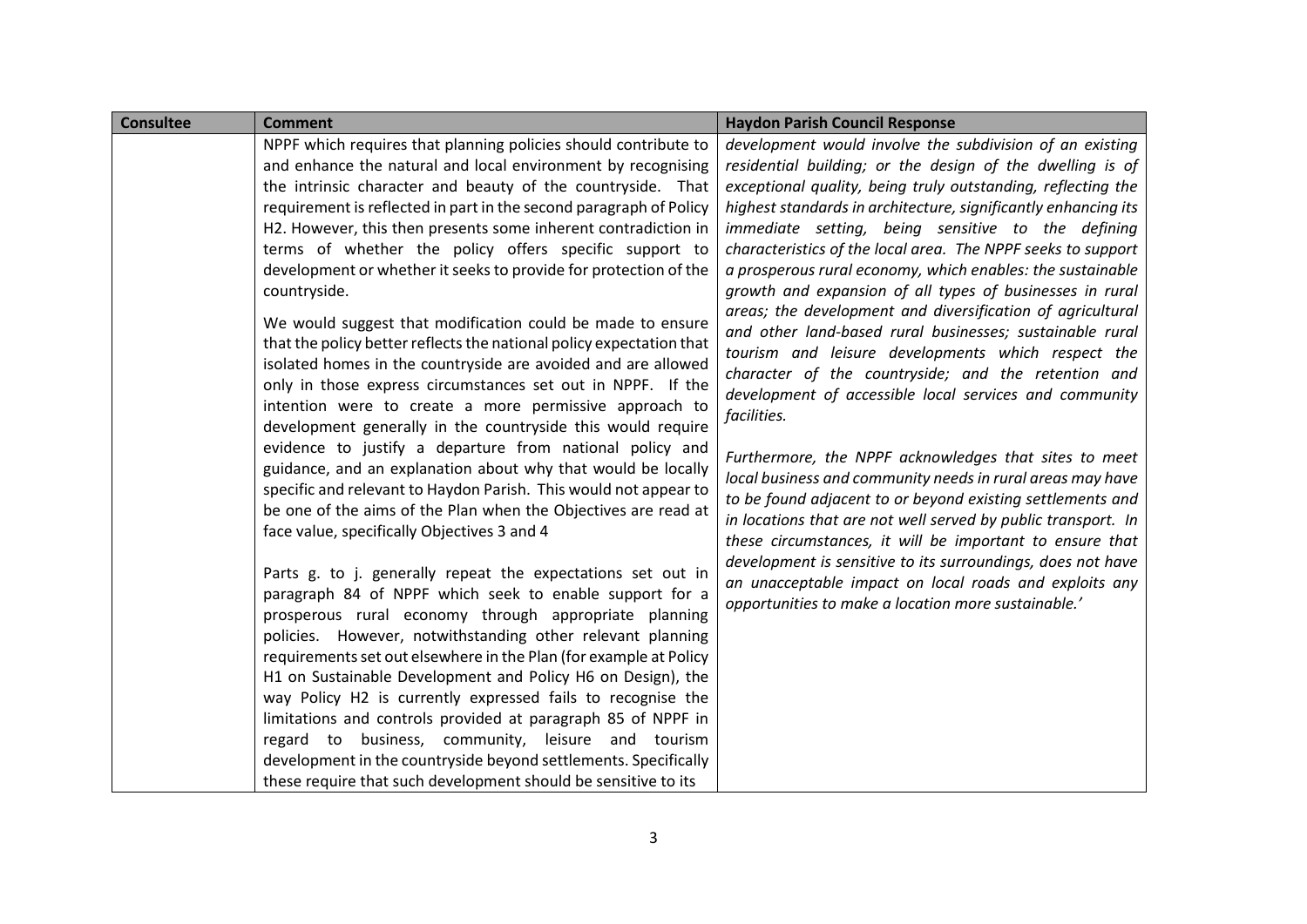| <b>Consultee</b> | <b>Comment</b>                                                                                                                                                                                                                                                                                                                                                                                                                  | <b>Haydon Parish Council Response</b> |
|------------------|---------------------------------------------------------------------------------------------------------------------------------------------------------------------------------------------------------------------------------------------------------------------------------------------------------------------------------------------------------------------------------------------------------------------------------|---------------------------------------|
|                  | surroundings, not have an unacceptable impact on local roads<br>and exploit any opportunities to make the location more<br>sustainable. Modification to the policy could achieve compliance<br>with the basic conditions to address this matter.                                                                                                                                                                                |                                       |
|                  | It may be helpful to modify the policy more generally to make<br>reference only to the exceptions, conditions and limitations<br>presented in NPPF. Such an approach would have the added<br>benefit of guarding against the effect of any changes made to<br>national policy in the future. We would suggest the following<br>modification, or similar, could achieve what we understand to be<br>the intention of the policy: |                                       |
|                  | Delete 3rd paragraph starting 'The following development' and<br>ending 'community facilities'<br>Replace deleted text with:<br>'Outside the settlement boundary of Haydon Bridge and the<br>village of Langley development will be supported that is<br>compatible with national and local strategic planning policy and<br>subject to compliance with policies elsewhere in the<br>Neighbourhood Plan.'                       |                                       |
|                  | It may then be helpful to add a short section of explanatory text<br>to describe generally those forms of development that are<br>supported through the current NPPF.                                                                                                                                                                                                                                                           |                                       |
|                  | Unless appropriate modifications are made to Policy H2 we<br>would maintain that it fails to meet the basic conditions.                                                                                                                                                                                                                                                                                                         |                                       |
|                  | It is also now appropriate to note that the matters addressed<br>through this policy are addressed in the emerging<br>Northumberland Local Plan which deals with the issues more<br>completely and in a manner directly consistent with NPPF. It is<br>currently anticipated that the Northumberland Local Plan will be                                                                                                         |                                       |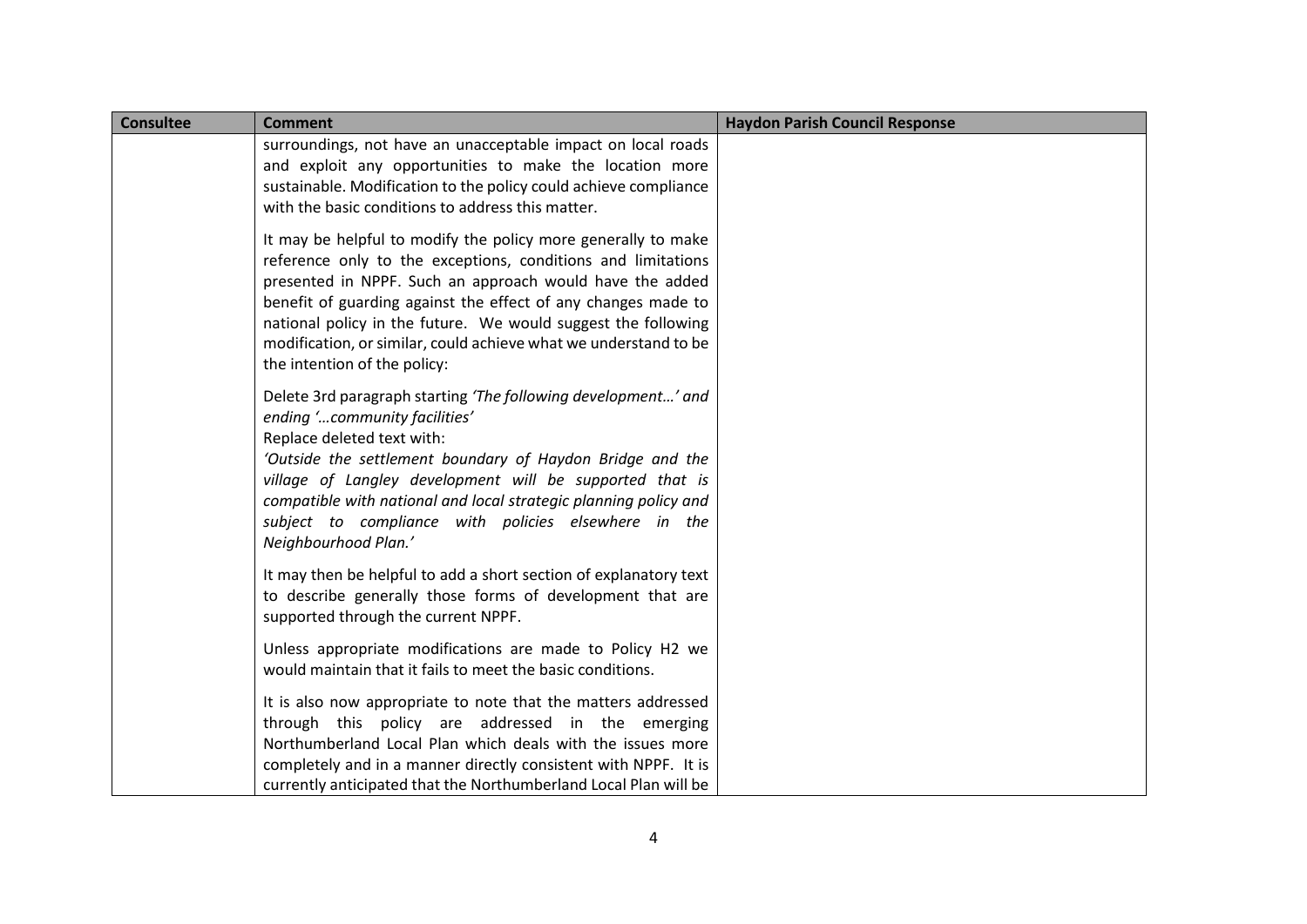| <b>Consultee</b>                                    | <b>Comment</b>                                                                                                                                                                                                                                                                                                                                                                                                                                                                                                                                                                                                                | <b>Haydon Parish Council Response</b>                                               |
|-----------------------------------------------------|-------------------------------------------------------------------------------------------------------------------------------------------------------------------------------------------------------------------------------------------------------------------------------------------------------------------------------------------------------------------------------------------------------------------------------------------------------------------------------------------------------------------------------------------------------------------------------------------------------------------------------|-------------------------------------------------------------------------------------|
|                                                     | adopted in spring 2022. Since significant progress has now been<br>made on the Northumberland Local Plan, and because Policy H2<br>and its supporting text generally relies on that Local Plan (for<br>example in regard to the definition of development that may be<br>supported at Langley village), we would now question whether<br>Policy H2 provides any policy control or additional local detail<br>that would not be present in the Northumberland Local Plan. We<br>would therefore ask that you give this matter due consideration<br>in your examination of the Neighbourhood Plan.                              |                                                                                     |
| Northumberland<br><b>National Park</b><br>Authority | The designated Haydon Parish Neighbourhood Area lies across<br>both authority areas (NCC & NNPA). NNPA officers appreciate<br>that the area of the parish within the National Park would fall as<br>countryside, in line with our Strategic Policy ST4. The criteria set<br>out in H2 mainly follows that set out in NNPF and Strategic Policy<br>ST5 in relation to new housing in the open countryside.                                                                                                                                                                                                                     | See proposed amendment in response to the county<br>council's comment on policy H2. |
|                                                     | However, part g relating to sustainable growth and expansion of<br>all types of businesses through new buildings in the countryside<br>would not necessarily accord with our adopted spatial strategy<br>policy ST4 which directs business development to named<br>settlements or to re-use existing buildings. It is only if there is an<br>essential need for development to meet the needs of farming,<br>forestry, tourism, recreation and other rural enterprise or land<br>management activities that the authority would consider it<br>acceptable to approve<br>business development in an<br>unsustainable location. |                                                                                     |
|                                                     | Policy H5: Flood prevention and alleviation                                                                                                                                                                                                                                                                                                                                                                                                                                                                                                                                                                                   |                                                                                     |
| Northumberland<br><b>County Council</b>             | Suggest a grammatical change in first paragraph: insert 'the'<br>after 'by' to read 'any adverse impacts caused by the new                                                                                                                                                                                                                                                                                                                                                                                                                                                                                                    | Amend as suggested.                                                                 |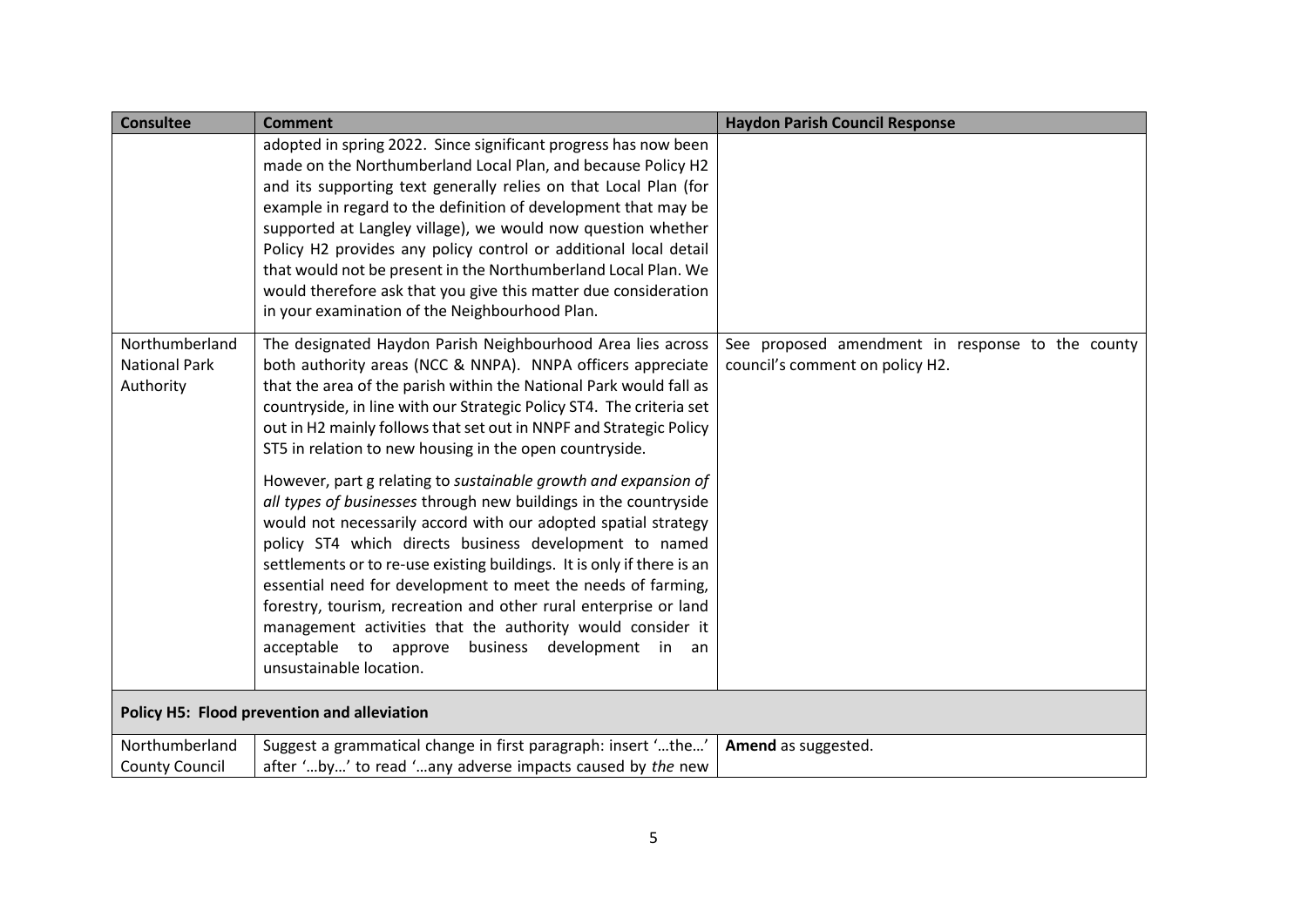| <b>Consultee</b>                                                            | <b>Comment</b>                                                                                                                                                                                                                                                                                                                                                                                                                                                  | <b>Haydon Parish Council Response</b>                                                                                                                                                                                                                                                                                                                                             |
|-----------------------------------------------------------------------------|-----------------------------------------------------------------------------------------------------------------------------------------------------------------------------------------------------------------------------------------------------------------------------------------------------------------------------------------------------------------------------------------------------------------------------------------------------------------|-----------------------------------------------------------------------------------------------------------------------------------------------------------------------------------------------------------------------------------------------------------------------------------------------------------------------------------------------------------------------------------|
|                                                                             | includingetc'. This allows<br>use of<br>structure(s)<br>proper<br>'structure(s)' in the singular and plural.                                                                                                                                                                                                                                                                                                                                                    |                                                                                                                                                                                                                                                                                                                                                                                   |
| Northumberland<br><b>National Park</b><br>Authority                         | Whilst it is appreciated that Haydon Bridge suffers from flooding,<br>NNPA are unsure whether this policy adds anything to existing<br>government policy and guidance set out in the NPPF and NPPG.<br>However, given the flood alleviation schemes are likely to be<br>outside the national park area officers are satisfied that this is<br>not relevant to the national park area.                                                                           | No change. Flooding is of significant concern to the local<br>community and HPC considers it is essential to highlight<br>within the neighbourhood plan that the development of<br>flood prevention and alleviation schemes will be supported.                                                                                                                                    |
| <b>Policy H6: Design</b>                                                    |                                                                                                                                                                                                                                                                                                                                                                                                                                                                 |                                                                                                                                                                                                                                                                                                                                                                                   |
| Northumberland<br><b>County Council</b>                                     | Suggest part k. could be better phrased as follows:<br>'k. Provides sufficient appropriately sited car parking and cycle<br>storage to serve the needs arising from the development;'<br>This modification removes repetition of the term 'to the<br>satisfaction of the local planning authority which appears earlier<br>in the policy, and allows for circumstances where off-site<br>provision may be acceptable.                                           | Amend as suggested.                                                                                                                                                                                                                                                                                                                                                               |
| Paragraph 5.33                                                              |                                                                                                                                                                                                                                                                                                                                                                                                                                                                 |                                                                                                                                                                                                                                                                                                                                                                                   |
| Northumberland<br><b>County Council</b><br>(Environment and<br>Design Team) | Page 25, para 5.33 - it says there are 403 non designated heritage<br>assets in the HER for Haydon. This is incorrect and needs to be<br>clarified or removed - there might be 403 HER records for<br>Haydon but not all of them are NDHAs. Also, it would be useful<br>for it to note that not all NDHAs are in the HER and others can be<br>identified as a result of a planning assessment or further research<br>- it cannot be regarded as a fixed figure. | Amend footnote 10 to link to the Heritage Gateway.<br>Paragraph 5.33 does not state that all of the HER records for<br>the parish are NDHA, it states that the HER contains many<br>NDHA and that there are 403 entries. Agree that it would<br>be helpful to explain that additional entries can be added to<br>the HER. Amend the fourth sentence of paragraph 5.33 to<br>read: |
|                                                                             | Page 25, footnote 10 - points to Keys to the Past as a data source.<br>This website is unlikely to be in existence in a year or two as the                                                                                                                                                                                                                                                                                                                      | 'For Haydon Parish there are currently 403 entries, not all<br>non-designated heritage assets are included, additional                                                                                                                                                                                                                                                            |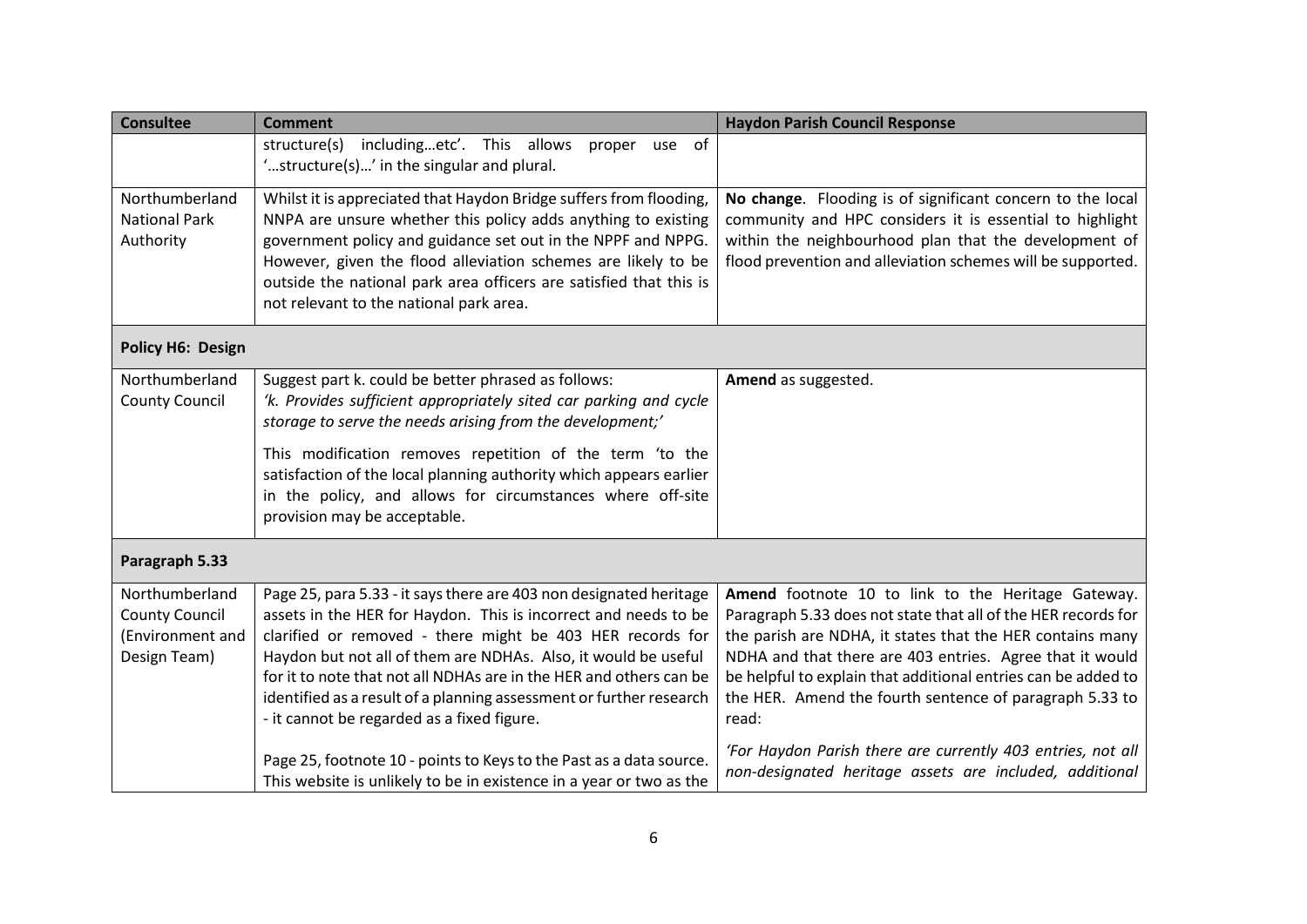| <b>Consultee</b>                        | <b>Comment</b>                                                                                                                                                                                                                                                                                                                                                                                                                                                                                                                                                                                                                                                                                                                                                                                                                                                                                                                                                                                                                                                                                      | <b>Haydon Parish Council Response</b>                                                                                                                                                                                                                                                                                                                                                                                                                                                                                                                                                                                                                                                    |
|-----------------------------------------|-----------------------------------------------------------------------------------------------------------------------------------------------------------------------------------------------------------------------------------------------------------------------------------------------------------------------------------------------------------------------------------------------------------------------------------------------------------------------------------------------------------------------------------------------------------------------------------------------------------------------------------------------------------------------------------------------------------------------------------------------------------------------------------------------------------------------------------------------------------------------------------------------------------------------------------------------------------------------------------------------------------------------------------------------------------------------------------------------------|------------------------------------------------------------------------------------------------------------------------------------------------------------------------------------------------------------------------------------------------------------------------------------------------------------------------------------------------------------------------------------------------------------------------------------------------------------------------------------------------------------------------------------------------------------------------------------------------------------------------------------------------------------------------------------------|
|                                         | host (Durham County Council) are looking to replace it. It would                                                                                                                                                                                                                                                                                                                                                                                                                                                                                                                                                                                                                                                                                                                                                                                                                                                                                                                                                                                                                                    | entries could be added in future as a result of further                                                                                                                                                                                                                                                                                                                                                                                                                                                                                                                                                                                                                                  |
|                                         | be better pointing to the Heritage Gateway instead                                                                                                                                                                                                                                                                                                                                                                                                                                                                                                                                                                                                                                                                                                                                                                                                                                                                                                                                                                                                                                                  | research.'                                                                                                                                                                                                                                                                                                                                                                                                                                                                                                                                                                                                                                                                               |
|                                         | (https://www.heritagegateway.org.uk/gateway/)                                                                                                                                                                                                                                                                                                                                                                                                                                                                                                                                                                                                                                                                                                                                                                                                                                                                                                                                                                                                                                                       |                                                                                                                                                                                                                                                                                                                                                                                                                                                                                                                                                                                                                                                                                          |
| <b>Historic England</b>                 | The changes made as a result of our and others' comments on<br>pre-submission draft Policy H7 and Annexe 4 are noted but<br>appear to be a retrograde step. The NPPF and Planning Practice<br>Guidance (PPG) make it clear that it is possible to identify non-<br>designated heritage assets (NDHAs) in a neighbourhood plan,<br>which had been done here, and I referred in my September letter<br>to our Advice Note 7 (Local Heritage Listing) to ensure the<br>process had been through. It is important to note that a planning<br>judgement by a plan-making body (such as Haydon Parish<br>Council) is needed to identify a NDHA. Inclusion of an asset in<br>the local Historic Environment Record does not itself make it a<br>NDHA unless that planning judgment is made and recorded in<br>another appropriate way. This might include a local list, but a<br>NDHA does not need to be included in a local list for it to have<br>NDHA status. In the absence of a local list, appropriate<br>identification in a neighbourhood plan is a suitable way of clearly<br>identifying NDHAs. | No change. The non-designated heritage assets that the<br>parish council were looking to identify within the pre-<br>submission draft policy H7 are included on the HER. It is<br>accepted that inclusion on the HER does not automatically<br>result in a non-designated heritage asset. However, both<br>the Northumberland Local Plan and the National Park Local<br>Plan contain policies which refer to the Northumberland<br>HER (NLP policy ENV7, table 10.1, paragraph 10.45, NNPLP<br>policy DM14, paragraphs 5.5.19, 6.11.4, 6.14.1, 6.14.13,<br>$6.14.16$ and $6.15.2$ ).<br>The neighbourhood plan also includes a number of<br>community actions regarding heritage assets. |
|                                         | <b>Policy H7: Haydon Bridge Conservation Area</b>                                                                                                                                                                                                                                                                                                                                                                                                                                                                                                                                                                                                                                                                                                                                                                                                                                                                                                                                                                                                                                                   |                                                                                                                                                                                                                                                                                                                                                                                                                                                                                                                                                                                                                                                                                          |
| Northumberland<br><b>County Council</b> | Strategic Estates object to the following proposed designations:<br>• Haydon Lodge as a conservation area asset (CA14). Strategic                                                                                                                                                                                                                                                                                                                                                                                                                                                                                                                                                                                                                                                                                                                                                                                                                                                                                                                                                                   | No change. Haydon Lodge is identified in the Haydon Bridge<br>Conservation Area Character Appraisal as a key building. In                                                                                                                                                                                                                                                                                                                                                                                                                                                                                                                                                                |
| (Strategic Estates)                     | Estates opposes any designation that would limit the potential                                                                                                                                                                                                                                                                                                                                                                                                                                                                                                                                                                                                                                                                                                                                                                                                                                                                                                                                                                                                                                      | accordance with the NPPF and strategic policies of the                                                                                                                                                                                                                                                                                                                                                                                                                                                                                                                                                                                                                                   |
|                                         | redevelopment and use of the building.                                                                                                                                                                                                                                                                                                                                                                                                                                                                                                                                                                                                                                                                                                                                                                                                                                                                                                                                                                                                                                                              | development plan, any future redevelopment of the                                                                                                                                                                                                                                                                                                                                                                                                                                                                                                                                                                                                                                        |
|                                         |                                                                                                                                                                                                                                                                                                                                                                                                                                                                                                                                                                                                                                                                                                                                                                                                                                                                                                                                                                                                                                                                                                     | building would need to consider the impact of this on the                                                                                                                                                                                                                                                                                                                                                                                                                                                                                                                                                                                                                                |
|                                         |                                                                                                                                                                                                                                                                                                                                                                                                                                                                                                                                                                                                                                                                                                                                                                                                                                                                                                                                                                                                                                                                                                     | significance of the conservation area.                                                                                                                                                                                                                                                                                                                                                                                                                                                                                                                                                                                                                                                   |
| Haydon Bridge                           | Ref CA14 Haydon Lodge and CA15 Haydon Park House. These                                                                                                                                                                                                                                                                                                                                                                                                                                                                                                                                                                                                                                                                                                                                                                                                                                                                                                                                                                                                                                             | No change. Haydon Lodge and Haydon Park House are                                                                                                                                                                                                                                                                                                                                                                                                                                                                                                                                                                                                                                        |
| High School                             | buildings and associated land is in the ownership of Haydon                                                                                                                                                                                                                                                                                                                                                                                                                                                                                                                                                                                                                                                                                                                                                                                                                                                                                                                                                                                                                                         | identified in the Haydon Bridge Conservation Area                                                                                                                                                                                                                                                                                                                                                                                                                                                                                                                                                                                                                                        |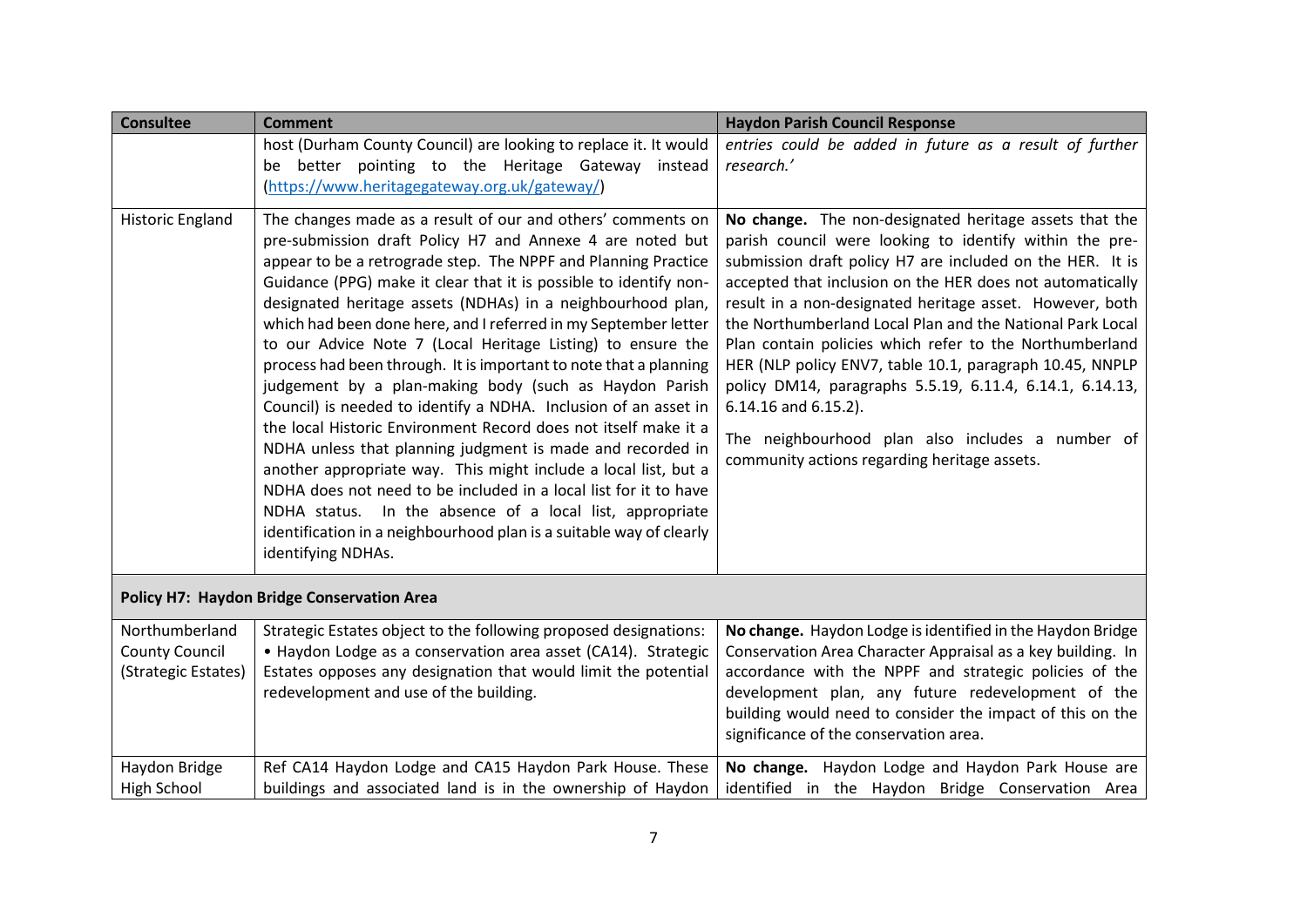| <b>Consultee</b>                                    | <b>Comment</b>                                                                                                                                                                                                                                                                                                                                                                                                                                                                                                                                                                          | <b>Haydon Parish Council Response</b>                                                                                                                                                                                                                   |
|-----------------------------------------------------|-----------------------------------------------------------------------------------------------------------------------------------------------------------------------------------------------------------------------------------------------------------------------------------------------------------------------------------------------------------------------------------------------------------------------------------------------------------------------------------------------------------------------------------------------------------------------------------------|---------------------------------------------------------------------------------------------------------------------------------------------------------------------------------------------------------------------------------------------------------|
|                                                     | Bridge High School and<br>ownership would<br>revert to<br>Northumberland County Council if the school were no longer<br>required, who is also the planning authority.                                                                                                                                                                                                                                                                                                                                                                                                                   | Character Appraisal as key buildings. In accordance with the<br>NPPF and strategic policies of the development plan, any<br>future redevelopment of the buildings would need to<br>consider the impact on the significance of the conservation<br>area. |
| <b>Policy H8: Landscape</b>                         |                                                                                                                                                                                                                                                                                                                                                                                                                                                                                                                                                                                         |                                                                                                                                                                                                                                                         |
| Northumberland<br><b>National Park</b><br>Authority | NNPA are supportive of this policy, which includes reference to<br>the NNPA Landscape Assessment (2019). Officers consider the<br>specific reference to certain areas in the Parish in part c) is<br>unnecessary and suggest deletion of parts of this criteria as<br>below:<br>c. Seeks to conserve and enhance important local landscape<br>features such as rolling landforms, hedgerows and woodland to<br>the east of Haydon Bridge as well as the western approaches,<br>distinctive gateways including Low Hall Farm, as well as regular<br>field patters with woodland parcels; | No change. The design code highlighted the importance of<br>the landscape features to the east of Haydon Bridge and on<br>the western approaches. Reference was also made to Low<br>Hall Farm.                                                          |
| <b>Policy H9: Biodiversity</b>                      |                                                                                                                                                                                                                                                                                                                                                                                                                                                                                                                                                                                         |                                                                                                                                                                                                                                                         |
| Northumberland                                      | NNPA are supportive of this policy. There is a slight concern that                                                                                                                                                                                                                                                                                                                                                                                                                                                                                                                      | It is clear that the important biodiversity is not only a feature                                                                                                                                                                                       |
| <b>National Park</b><br>Authority                   | the first sentence referring to those sites of the policies map may<br>mean that biodiversity on sites not identified are overlooked.<br>Biodiversity can be everywhere and the NNPA are expecting all<br>proposals to provide proportionate biodiversity net gain. As such                                                                                                                                                                                                                                                                                                             | of those sites identified on the policies map, but is also why<br>the text states 'including'. No change.<br>Amend to remove one 'where appropriate'. It is considered                                                                                  |
|                                                     | it is suggested the first paragraph is amended.                                                                                                                                                                                                                                                                                                                                                                                                                                                                                                                                         | appropriate to leave one 'where appropriate' in the policy                                                                                                                                                                                              |
|                                                     | Development should protect and enhance biodiversity, including<br>sites identified on the policies map, by seeking to ensure no loss<br>or significant harm to sites of biodiversity value, protected and<br>priority species, their habitats or the corridors that connect<br>them, support will be given to proposals                                                                                                                                                                                                                                                                 | as this requirement would not be required for all<br>development. Also delete reference to swift bricks.                                                                                                                                                |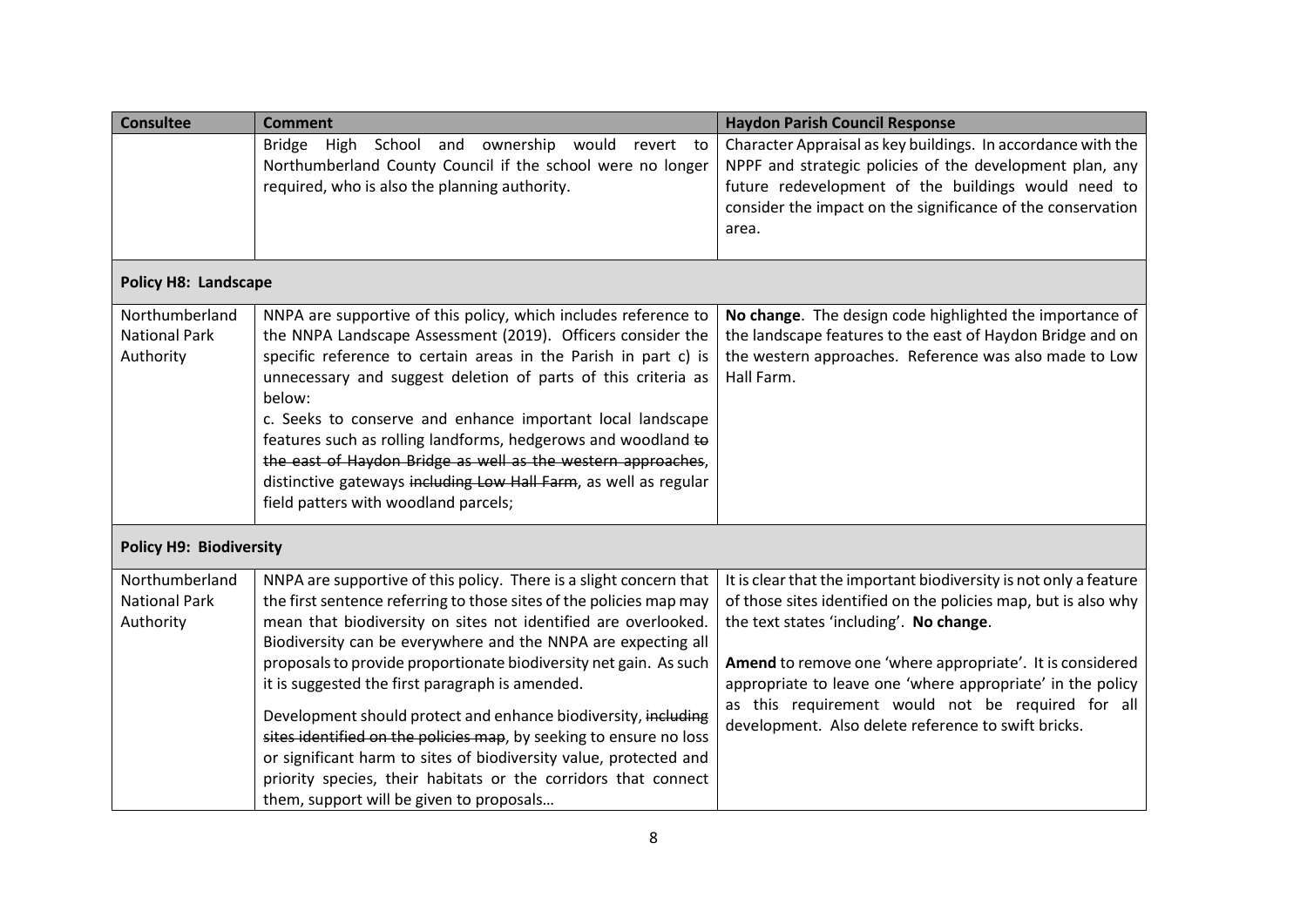| <b>Consultee</b>                        | <b>Comment</b>                                                                                                                                                                                                                                                                                                                                                                                                                                                                                                                                                                                                                                                                                                                                                                                                                                                                                                                                                                                                                                                       | <b>Haydon Parish Council Response</b>                                                                                                                                                                                                                                                                                                                                                                                                                                                                                                                                                                                                                                                                                                                                                           |
|-----------------------------------------|----------------------------------------------------------------------------------------------------------------------------------------------------------------------------------------------------------------------------------------------------------------------------------------------------------------------------------------------------------------------------------------------------------------------------------------------------------------------------------------------------------------------------------------------------------------------------------------------------------------------------------------------------------------------------------------------------------------------------------------------------------------------------------------------------------------------------------------------------------------------------------------------------------------------------------------------------------------------------------------------------------------------------------------------------------------------|-------------------------------------------------------------------------------------------------------------------------------------------------------------------------------------------------------------------------------------------------------------------------------------------------------------------------------------------------------------------------------------------------------------------------------------------------------------------------------------------------------------------------------------------------------------------------------------------------------------------------------------------------------------------------------------------------------------------------------------------------------------------------------------------------|
|                                         | The fourth paragraph has two where appropriates, neither of<br>which are required as development schemes should be<br>embedding enhancements:<br>Where appropriate, development schemes should embed<br>proposals which look to enhance existing natural features and<br>increase biodiversity within the wider site where appropriate<br>and by providing a habitat for wildlife within the built<br>environment (e.g. swift bricks).                                                                                                                                                                                                                                                                                                                                                                                                                                                                                                                                                                                                                               |                                                                                                                                                                                                                                                                                                                                                                                                                                                                                                                                                                                                                                                                                                                                                                                                 |
|                                         | Examples of wildlife habitats could be included with the<br>supporting text rather than included within the policy.                                                                                                                                                                                                                                                                                                                                                                                                                                                                                                                                                                                                                                                                                                                                                                                                                                                                                                                                                  |                                                                                                                                                                                                                                                                                                                                                                                                                                                                                                                                                                                                                                                                                                                                                                                                 |
| <b>Policy H10: Green infrastructure</b> |                                                                                                                                                                                                                                                                                                                                                                                                                                                                                                                                                                                                                                                                                                                                                                                                                                                                                                                                                                                                                                                                      |                                                                                                                                                                                                                                                                                                                                                                                                                                                                                                                                                                                                                                                                                                                                                                                                 |
| Northumberland<br><b>County Council</b> | We made comments about the drafting of this policy at the pre-<br>submission stage and would reiterate those comments which<br>have not been addressed in the Consultation Statement:<br>For clarity, we suggested deleting 'When determining planning<br>applications' from the second sentence of the first paragraph.<br>This is unnecessary and misleading since, as drafted, it could<br>imply that decisions are being made by applicants. This<br>therefore fails to meet the basic conditions because it is<br>imprecise. This should be deleted to meet the basic conditions.<br>The same sentence also contains the term 'relevant<br>development proposals'. There is no definition of this term in<br>the Plan. It is therefore unclear and is not precise to allow the<br>policy to be used consistently and effectively. We would<br>recommend modification to demonstrate when the<br>requirements of the policy would be engaged, since all of the<br>policy requirements could not reasonably be sought from all<br>forms or scales of development. | Amend the second sentence to read:<br>'Applicants must demonstrate, to the satisfaction of the<br>local planning authority, how development proposals<br>should, where relevant and in a proportional way:'<br>Amend criterion 'b' to read:<br>'Where applicable, contribute new elements of green<br>infrastructure appropriate to the location;'<br>Amend criterion 'e' to read:<br>'Allow the movement of wildlife and provide habitats for<br>species in the design of gardens, boundary treatments and<br>other relevant features, using locally native species'<br>It was a drafting error that this policy was not amended to<br>reflect the county council's comments prior to submission<br>of the plan. The amended wording better reflects<br>Northumberland Local Plan policy STP6. |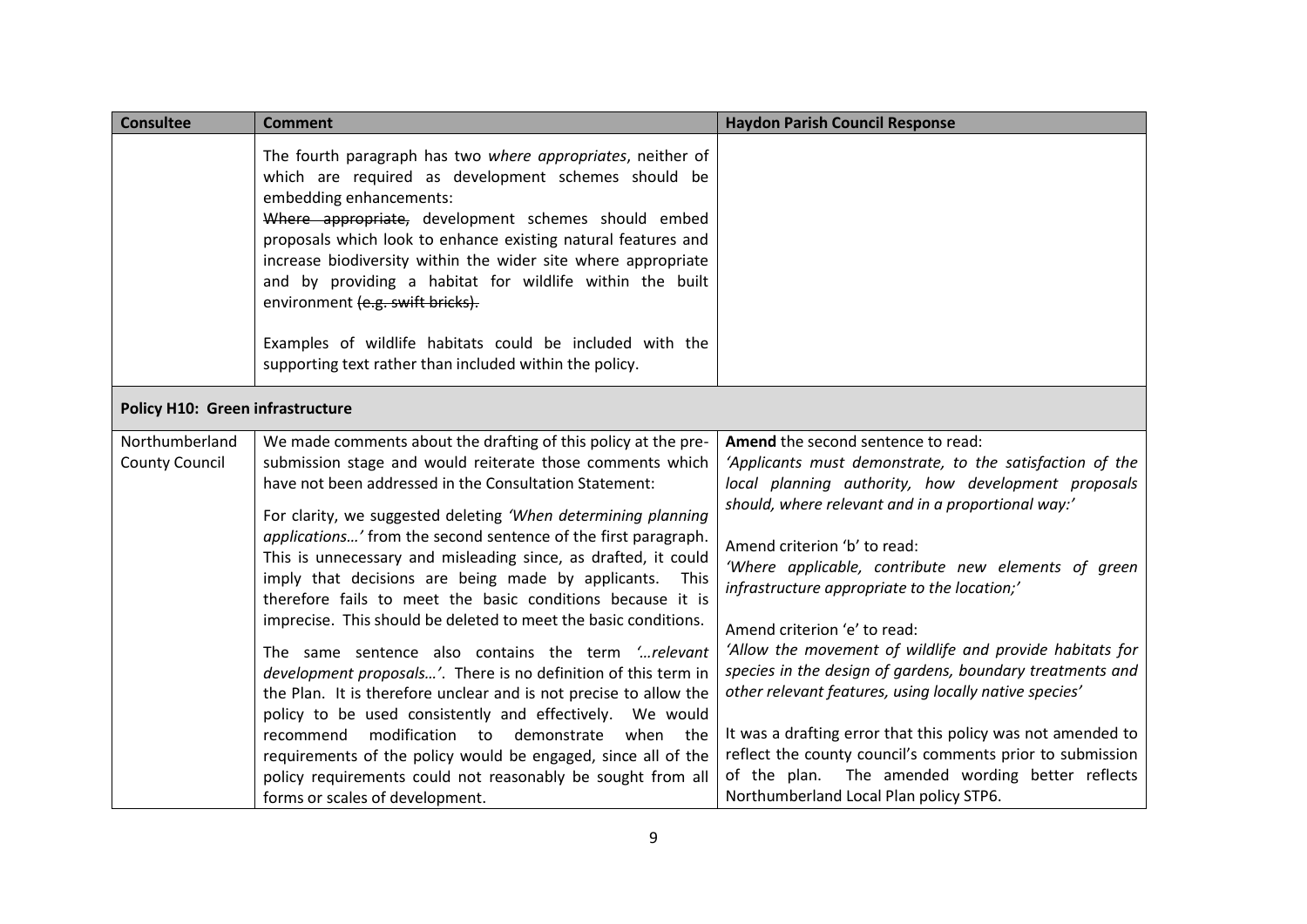| <b>Consultee</b>                                                     | <b>Comment</b>                                                                                                                                                                                                                                                                                                                                                                                                                                                                                                                                                                                                                               | <b>Haydon Parish Council Response</b>                                                                                                                                                                                                                                             |
|----------------------------------------------------------------------|----------------------------------------------------------------------------------------------------------------------------------------------------------------------------------------------------------------------------------------------------------------------------------------------------------------------------------------------------------------------------------------------------------------------------------------------------------------------------------------------------------------------------------------------------------------------------------------------------------------------------------------------|-----------------------------------------------------------------------------------------------------------------------------------------------------------------------------------------------------------------------------------------------------------------------------------|
|                                                                      | We advised that part b. seemed difficult to interpret. It is still<br>unclear precisely what is meant by the term ' and draw the rural<br>character'. It may be appropriate to seek clarification again on<br>this matter which is not addressed in the Consultation<br>Statement.                                                                                                                                                                                                                                                                                                                                                           |                                                                                                                                                                                                                                                                                   |
|                                                                      | We also advised that providing examples within a policy is not<br>necessary and not helpful to the policy's interpretation. It is<br>better for the policy to be definitive since this aids in its<br>application. This comment applies to parts b. and e. We<br>recommended reviewing the policy in this regard and, if<br>necessary, strengthening expectations on interpretation through<br>the supporting text.                                                                                                                                                                                                                          |                                                                                                                                                                                                                                                                                   |
| Policy H11: Local green space                                        |                                                                                                                                                                                                                                                                                                                                                                                                                                                                                                                                                                                                                                              |                                                                                                                                                                                                                                                                                   |
| Northumberland<br><b>County Council</b><br>(Strategic Estates)       | Strategic Estates object to the following proposed designations:<br>• The Haydon Bridge High School Buildings designation as<br>Community facilities. The buildings are for the use and benefit<br>of the school, and any use by the public should be based on<br>agreement with the school administration to suit school needs<br>and practical considerations. There should not be a presumption<br>of public use or onus on the school to provide facilities given the<br>potential burden on the school.<br>• The Haydon Bridge High School playing field as public open<br>space, (LGS09 and LGS05) opposed for the reason given above. | No change. The proposed designation as local green space<br>would not create a presumption that the sites would have a<br>public use. It is highlighting that they are demonstrably<br>special to the local community (for the reasons set out<br>within the background paper).   |
| Northumberland<br><b>County Council</b><br>(Education and<br>Skills) | Subject to their being adequate consultation with Haydon Bridge<br>High School regarding access to any of the following areas cited<br>in the plan, the Education Group has the following comments.<br>· Para. 5.71 Policy H11 Local Green Space, ref LGS09 Cricket Pitch<br>at Haydon Bridge High School. Access to cricket pitch in the                                                                                                                                                                                                                                                                                                    | No change. The proposed designation as local green space<br>would not create a presumption that the site would have a<br>public use. It is highlighting that they it are demonstrably<br>special to the local community (for the reasons set out<br>within the background paper). |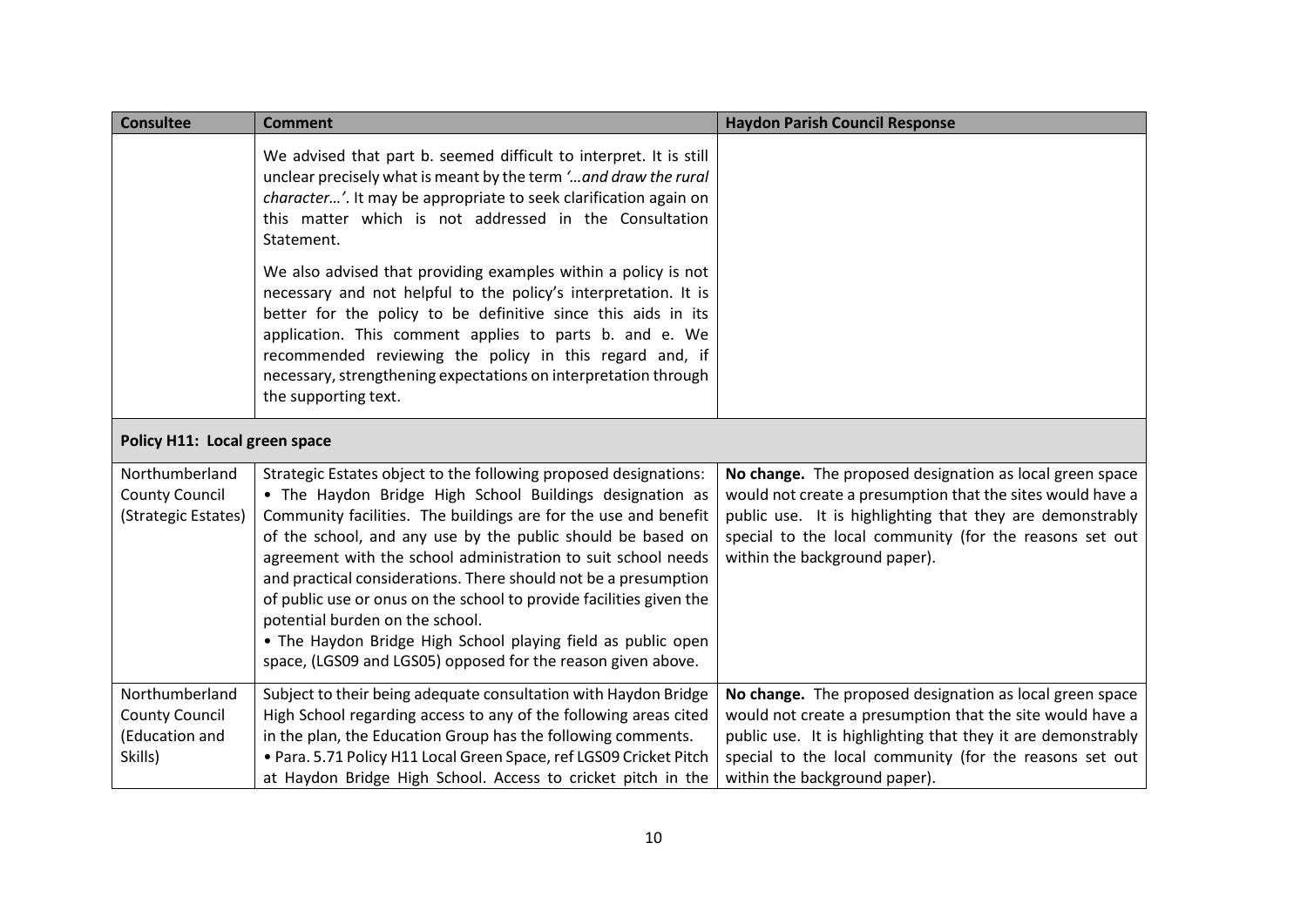| <b>Consultee</b>                                                     | <b>Comment</b>                                                                                                                                                                                                                                                                                                                                                                                                                                                 | <b>Haydon Parish Council Response</b>                                                                                                                                                                                                                                                                                                                                                      |
|----------------------------------------------------------------------|----------------------------------------------------------------------------------------------------------------------------------------------------------------------------------------------------------------------------------------------------------------------------------------------------------------------------------------------------------------------------------------------------------------------------------------------------------------|--------------------------------------------------------------------------------------------------------------------------------------------------------------------------------------------------------------------------------------------------------------------------------------------------------------------------------------------------------------------------------------------|
|                                                                      | ownership of the School to be agreed on the terms of the school<br>Governing Body.                                                                                                                                                                                                                                                                                                                                                                             |                                                                                                                                                                                                                                                                                                                                                                                            |
| Haydon Bridge<br>High School                                         | Ref LGS09 Cricket Pitch at HBHS. This land is in the ownership of<br>Haydon Bridge High School and as such any access to this land<br>for any community purpose can only with the permission of the<br>school.                                                                                                                                                                                                                                                 | No change. The proposed designation as local green space<br>would not create a presumption that the site would have a<br>public use. It is highlighting that it is demonstrably special<br>to the local community (for the reasons set out within the<br>background paper).                                                                                                                |
| Policy H12: Protected open space                                     |                                                                                                                                                                                                                                                                                                                                                                                                                                                                |                                                                                                                                                                                                                                                                                                                                                                                            |
| Northumberland<br><b>County Council</b><br>(Strategic Estates)       | Strategic Estates object to the following proposed designations:<br>• The Haydon Bridge High School Playing field as protected open<br>space (POS02). The use of the field should not be limited in any<br>way that would impact on the future development of new or<br>alternative facilities for the school. Also, given the adjacency to<br>open fields, the designation does not seem reasonable. On that<br>basis, we object to the proposed designation. | No change. The designation of protected open space does<br>not change the use of the site, it is not seeking to limit its<br>current use. It has been identified as it is used for sport and<br>recreation and is important to the character of the local<br>area. Policy H12 defines the criteria against which any<br>proposal for the change of use of the site would be<br>considered. |
| Northumberland<br><b>County Council</b><br>(Education and<br>Skills) | Subject to their being adequate consultation with Haydon Bridge<br>High School regarding access to any of the following areas cited<br>in the plan, the Education Group has the following comments.<br>· Para. 5.74 Policy H12 Protected Open Space, ref POS02 Haydon<br>Bridge High School Rugby pitches. Access to rugby pitches in the<br>ownership of the school to be agreed on the terms of the school<br>Governing Body.                                | No change. The designation of protected open space does<br>not change the use of the site, nor grant public access. It<br>has been identified as it is used for sport and recreation and<br>is important to the character of the local area.                                                                                                                                               |
| Haydon Bridge<br><b>High School</b>                                  | Ref POS02 HBHS Rugby pitches. This land is in the ownership of<br>Haydon Bridge High School and as such any access to this land<br>for any community purpose can only with the permission of the<br>school.                                                                                                                                                                                                                                                    | No change. The designation of protected open space does<br>not change the use of the site, nor grant public access. It<br>has been identified as it is used for sport and recreation and<br>is important to the character of the local area.                                                                                                                                               |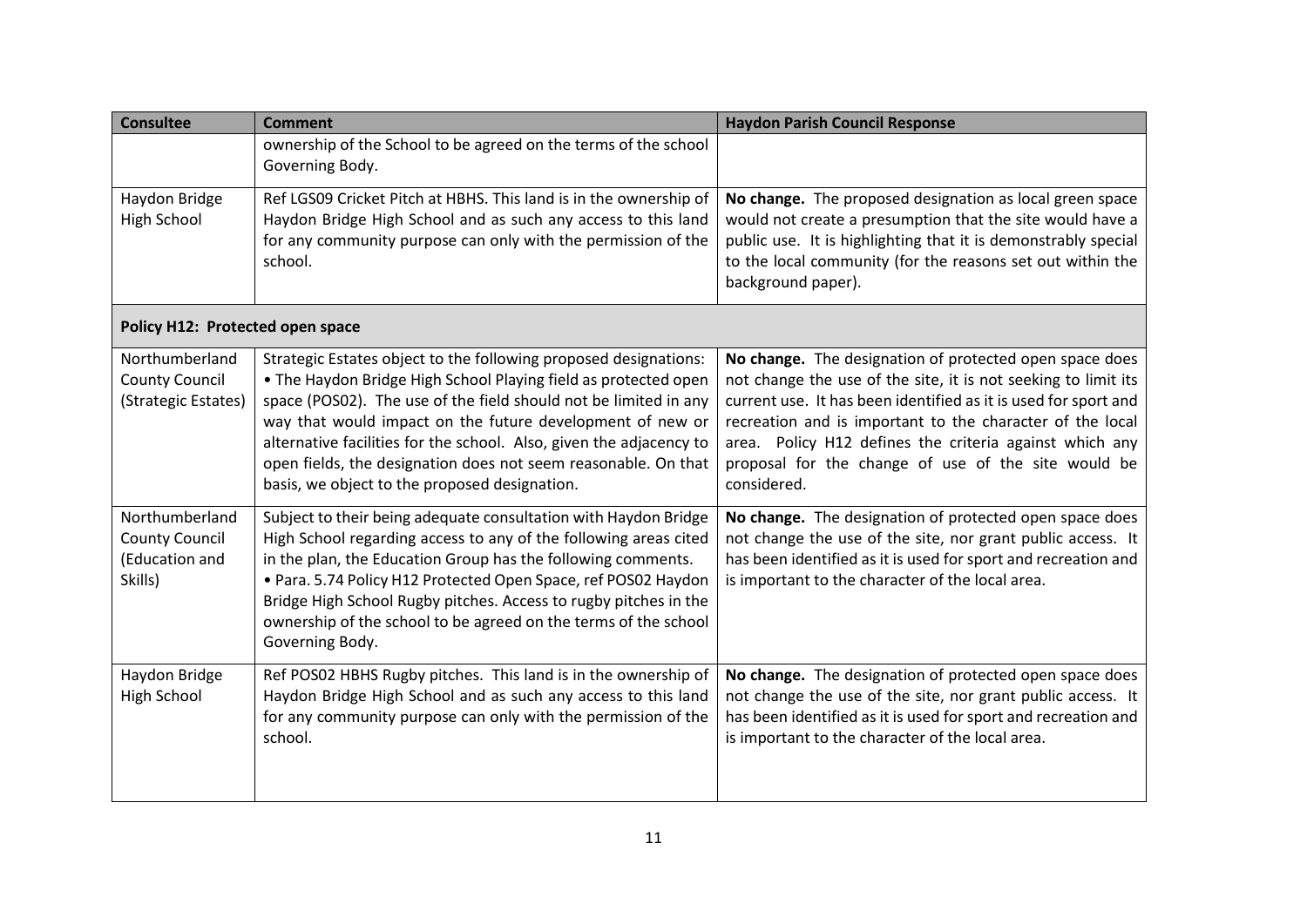| <b>Consultee</b>                                                                                        | <b>Comment</b>                                                                                                                                                                                                                                                                                                                                                                                                                                                | <b>Haydon Parish Council Response</b>                                                                                                                                                                                                                                                                                                                                                                                     |
|---------------------------------------------------------------------------------------------------------|---------------------------------------------------------------------------------------------------------------------------------------------------------------------------------------------------------------------------------------------------------------------------------------------------------------------------------------------------------------------------------------------------------------------------------------------------------------|---------------------------------------------------------------------------------------------------------------------------------------------------------------------------------------------------------------------------------------------------------------------------------------------------------------------------------------------------------------------------------------------------------------------------|
| Paragraph 5.94                                                                                          |                                                                                                                                                                                                                                                                                                                                                                                                                                                               |                                                                                                                                                                                                                                                                                                                                                                                                                           |
| Northumberland<br><b>County Council</b><br>(Flooding &<br><b>Coastal Erosion</b><br>Risk<br>Management) | The use of SuDS for all developments could also be emphasised<br>in paragraph 5.94.                                                                                                                                                                                                                                                                                                                                                                           | Amend criterion 'i' of paragraph 5.94 to add 'sustainable'<br>prior to 'drainage' in the second sentence.                                                                                                                                                                                                                                                                                                                 |
|                                                                                                         | Policy H14: Land west of Langley Gardens and north of Ratcliffe Road                                                                                                                                                                                                                                                                                                                                                                                          |                                                                                                                                                                                                                                                                                                                                                                                                                           |
| Northumberland<br><b>County Council</b>                                                                 | Policy HOU6 of the emerging Northumberland Local Plan, as<br>modified, addresses the need for and ability to deliver affordable<br>housing as a policy cost to development by reference to housing<br>value areas. Haydon Parish falls into a medium value area where                                                                                                                                                                                         | Amend - remove reference to 'at least' from policy H14 a.i.<br>and from criterion b of paragraph 5.94. This was a drafting<br>error.                                                                                                                                                                                                                                                                                      |
|                                                                                                         | the evidence supporting the emerging Local Plan demonstrates<br>that development could not support more than 15% affordable<br>housing. We note that the policy has been modified to delete its<br>earlier reference to the expectation that 22% affordable housing<br>should be delivered on this site and this is welcomed. However,<br>the policy is now drafted with the expectation that ' at least<br>15% affordable housing' is delivered on the site. | With regard to updating the housing background paper, it is<br>understood that the purpose of the paper is to provide<br>evidence to support the submission plan and does not need<br>to be further updated. HPC would be happy to update the<br>paper if this is necessary. Perhaps the county council could<br>provide the updated housing information and the Examiner<br>could decide if the paper requires updating. |
|                                                                                                         | Policy HOU6 of the emerging Northumberland Local Plan and the<br>evidence that supports that policy, specifically in regard to the<br>impact of development costs on viability, does not set the<br>affordable housing requirements in the four defined different<br>value areas as minimum proportions. Notwithstanding evidence<br>of local need, the Neighbourhood Plan cannot increase policy                                                             |                                                                                                                                                                                                                                                                                                                                                                                                                           |
|                                                                                                         | costs without evidence that this would not undermine the<br>deliverability of the Plan. Use of the term 'at least' therefore<br>leads to the policy failing to meet the basic conditions in that,                                                                                                                                                                                                                                                             |                                                                                                                                                                                                                                                                                                                                                                                                                           |
|                                                                                                         | considering the available evidence that supports the emerging<br>Local plan, this does not have regard to paragraph 34 of NPPF.                                                                                                                                                                                                                                                                                                                               |                                                                                                                                                                                                                                                                                                                                                                                                                           |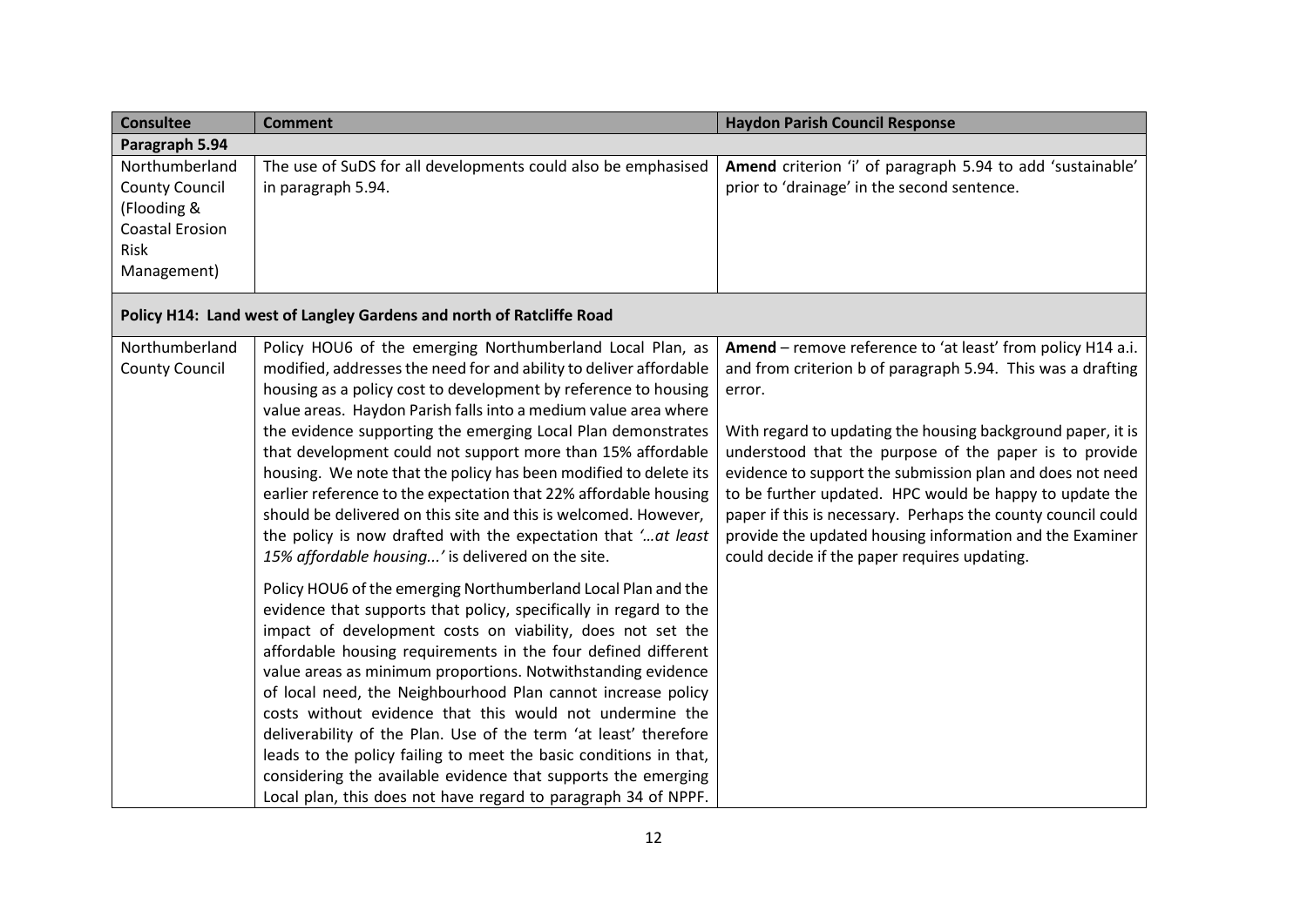| <b>Consultee</b>                        | <b>Comment</b>                                                                                                                                                                                                                                                                                                                                                                                                                                                                                                                                                                                            | <b>Haydon Parish Council Response</b>                                                                                                                                                                                                                                                                                                                                                                                                                                                                                |
|-----------------------------------------|-----------------------------------------------------------------------------------------------------------------------------------------------------------------------------------------------------------------------------------------------------------------------------------------------------------------------------------------------------------------------------------------------------------------------------------------------------------------------------------------------------------------------------------------------------------------------------------------------------------|----------------------------------------------------------------------------------------------------------------------------------------------------------------------------------------------------------------------------------------------------------------------------------------------------------------------------------------------------------------------------------------------------------------------------------------------------------------------------------------------------------------------|
|                                         | We recommend that Policy H14 a.(i) is modified to delete the<br>words 'at least'. Consequent modification to the supporting                                                                                                                                                                                                                                                                                                                                                                                                                                                                               |                                                                                                                                                                                                                                                                                                                                                                                                                                                                                                                      |
|                                         | text at paragraph 5.94 b. would also be required.<br>In addition, we would advise that the supporting text and the<br>Housing Background Paper are updated to reflect more recent<br>changes regarding housing supply and delivery in the Parish. We<br>would be happy to support the Parish Council by providing more<br>recent data.                                                                                                                                                                                                                                                                    |                                                                                                                                                                                                                                                                                                                                                                                                                                                                                                                      |
|                                         | <b>Policy H15: Community services and facilities</b>                                                                                                                                                                                                                                                                                                                                                                                                                                                                                                                                                      |                                                                                                                                                                                                                                                                                                                                                                                                                                                                                                                      |
| Northumberland<br><b>County Council</b> | We note the modifications made to the policy in regard to<br>naming facilities and the revision to clarify which facilities this<br>policy will apply to. These changes are welcomed.                                                                                                                                                                                                                                                                                                                                                                                                                     | Amend to remove the first paragraph of the policy,<br>including policy criteria a-c as these matters would be<br>addressed through policy H6.                                                                                                                                                                                                                                                                                                                                                                        |
|                                         | In reviewing the drafting of the Plan as a whole and the purpose<br>of Policy H15 specifically we would question whether the first<br>paragraph and parts a. to c. are necessary since they would<br>generally repeat matters covered elsewhere in the Plan.                                                                                                                                                                                                                                                                                                                                              | With regard to development in the open countryside, the<br>proposed amendments to policy H2 and the suggested<br>additional supporting text suggested to be added in advance<br>of the policy should address this issue.                                                                                                                                                                                                                                                                                             |
|                                         | This approach would not have regard to paragraph 16 f) of NPPF<br>which seeks to avoid unnecessary duplication of policies. As<br>drafted, the first paragraph would apply to the determination of<br>proposals to enhance community services and facilities<br>anywhere in the Neighbourhood Area. Appropriate controls<br>already exist to address development impacts from such<br>proposals where they are located within the settlements through<br>Policy H1 part c. and through Policy H6 (parts j, k, o and p.) of the<br>Plan.<br>Where development is proposed to be located in the countryside | It is considered that the third paragraph does what is<br>required by paragraph 93 of the NPPF. It identifies those<br>valued facilities and services, all of which are identified by<br>the local community through the household survey. Specific<br>businesses were not referred to within the policy as it is<br>considered that this would limit flexibility as the services<br>could be provided in different ways; for example it might<br>not be essential that they were provided in separate<br>buildings. |
|                                         | beyond existing settlements then the controls provided in Policy<br>H2 would be sufficient to manage development when read in                                                                                                                                                                                                                                                                                                                                                                                                                                                                             | Amend the fourth paragraph of the policy to address the<br>issue of permitted development rights, as follows:                                                                                                                                                                                                                                                                                                                                                                                                        |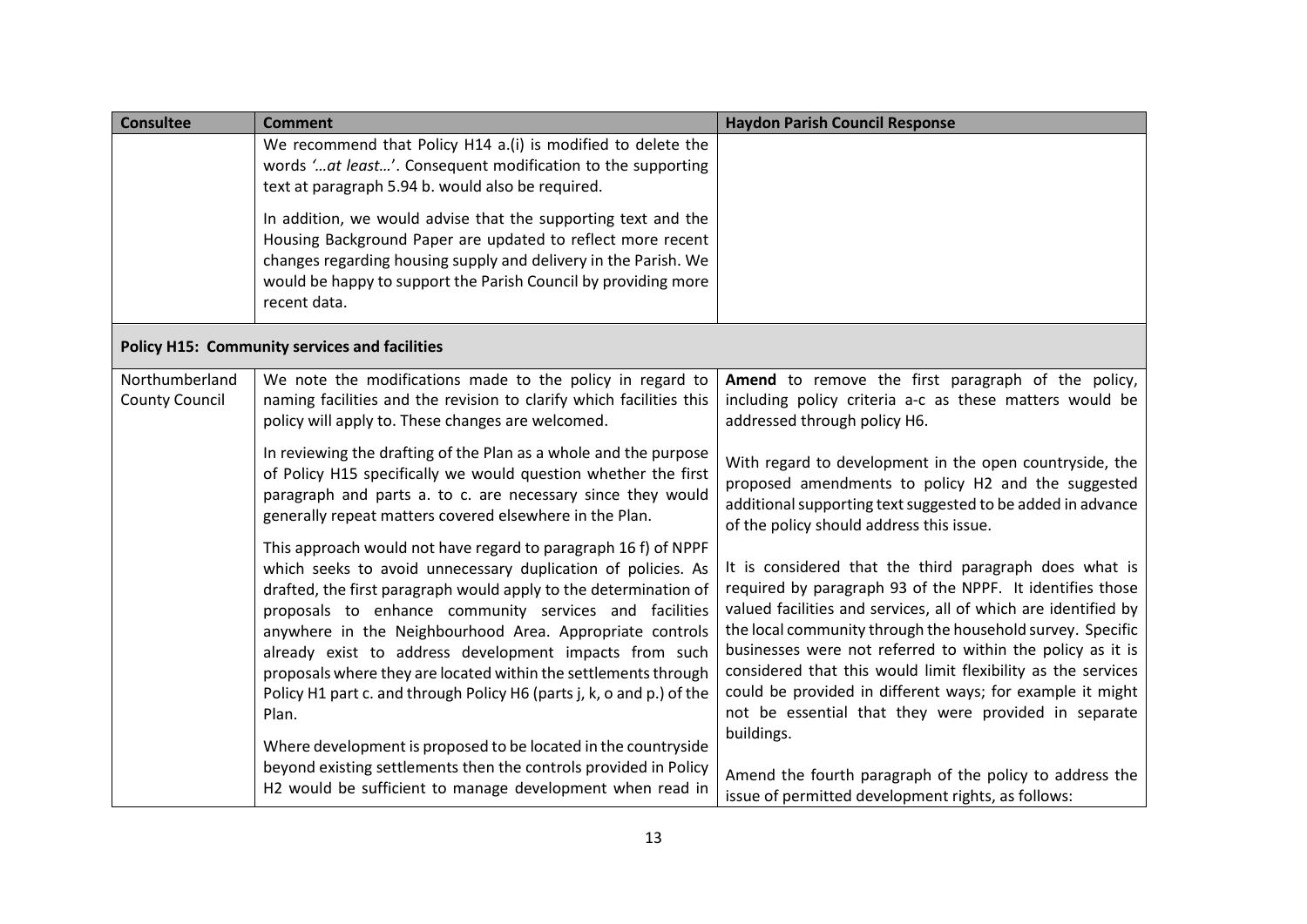| <b>Consultee</b> | <b>Comment</b>                                                                                                                                                                                                                                                                                                                                                                                                                                                                                                                                                                                                                                                                                                                                                                                                  | <b>Haydon Parish Council Response</b>                                                      |
|------------------|-----------------------------------------------------------------------------------------------------------------------------------------------------------------------------------------------------------------------------------------------------------------------------------------------------------------------------------------------------------------------------------------------------------------------------------------------------------------------------------------------------------------------------------------------------------------------------------------------------------------------------------------------------------------------------------------------------------------------------------------------------------------------------------------------------------------|--------------------------------------------------------------------------------------------|
|                  | conjunction with Policies H1 and H6, provided Policy H2 is<br>modified to address our concerns referred to above regarding                                                                                                                                                                                                                                                                                                                                                                                                                                                                                                                                                                                                                                                                                      | 'Where planning permission is required for a development<br>that would result in the loss' |
|                  | the need to make reference to requirements set out at                                                                                                                                                                                                                                                                                                                                                                                                                                                                                                                                                                                                                                                                                                                                                           |                                                                                            |
|                  | paragraph 85 of NPPF. There is no need to repeat requirements                                                                                                                                                                                                                                                                                                                                                                                                                                                                                                                                                                                                                                                                                                                                                   |                                                                                            |
|                  | within the Neighbourhood Plan. The first paragraph would not<br>meet the basic conditions since policies should be drafted to be<br>concise.                                                                                                                                                                                                                                                                                                                                                                                                                                                                                                                                                                                                                                                                    |                                                                                            |
|                  | The 3rd paragraph of the policy also retains a general approach<br>to the protection of virtually all facilities that provide a service to<br>the community and it lists these generically as 'newsagent/<br>convenience store, pharmacy' etc. While we recognise that<br>paragraph 93 of NPPF allows for planning policies to guard<br>against the unnecessary loss of valued facilities, and allows for<br>policies to ensure that established shops and other services and<br>facilities are retained for the benefit of the community, we would<br>suggest that because national policy refers specifically to<br>'established' facilities it would be more appropriate if the policy<br>was more specific by directly referencing those shops, services<br>and facilities to which the policy would apply. |                                                                                            |
|                  | In reviewing the 3rd paragraph of policy H15 it should also be<br>noted that recent changes to the Use Classes Order, particularly<br>the creation of Use Classes E, F1 and F2 may allow opportunities<br>for existing facilities to change their use to another within the<br>wider use class definitions now created. This change to<br>legislation should be reflected in the drafting of the policy by, for<br>example, modifying the policy to confirm that it would apply to<br>those proposals where planning permission is required. Whilst<br>this may be evident to decision makers such a modification<br>would add clarity for the local community about the extent to<br>which the policy may be engaged in future decisions. A                                                                    |                                                                                            |
|                  | modification would also address recent and any future changes                                                                                                                                                                                                                                                                                                                                                                                                                                                                                                                                                                                                                                                                                                                                                   |                                                                                            |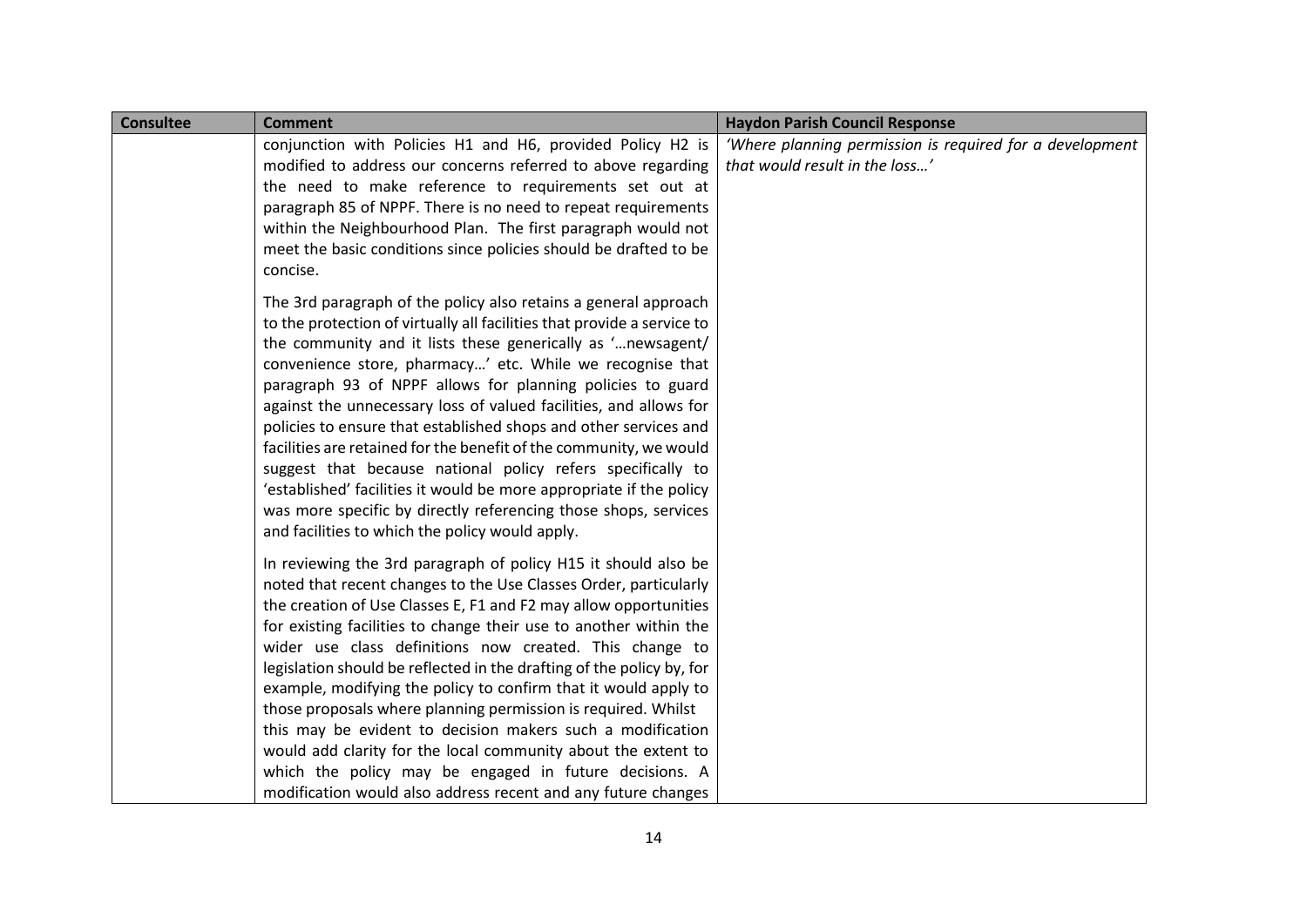| <b>Consultee</b>                                                     | <b>Comment</b>                                                                                                                                                                                                                                                                                                                                                                                                                                                                                               | <b>Haydon Parish Council Response</b>                                                                                                                                              |
|----------------------------------------------------------------------|--------------------------------------------------------------------------------------------------------------------------------------------------------------------------------------------------------------------------------------------------------------------------------------------------------------------------------------------------------------------------------------------------------------------------------------------------------------------------------------------------------------|------------------------------------------------------------------------------------------------------------------------------------------------------------------------------------|
|                                                                      | in permitted development rights regarding permitted changes of<br>use.                                                                                                                                                                                                                                                                                                                                                                                                                                       |                                                                                                                                                                                    |
| Northumberland<br><b>County Council</b><br>(Strategic Estates)       | Strategic Estates object to the following proposed designations:<br>• The Haydon Bridge High School Buildings designation as<br>Community facilities. The buildings are for the use and benefit<br>of the school, and any use by the public should be based on<br>agreement with the school administration to suit school needs<br>and practical considerations. There should not be a presumption<br>of public use or onus on the school to provide facilities given the<br>potential burden on the school. | No change. The identification as the school as an important<br>community facility does not suggest that there will<br>automatically be public access.                              |
| Northumberland<br><b>County Council</b><br>(Education and<br>Skills) | Subject to their being adequate consultation with Haydon Bridge<br>High School regarding access to any of the following areas cited<br>in the plan, the Education Group has the following comments.<br>• Para. 5.98 Policy H15 Community Services and Facilities, ref<br>CF6 - Haydon Bridge High School; Objective 5 Vibrant and thriving<br>communities. If the school closed, the land and buildings would<br>revert to the local authority.                                                              | The policy has no implications regarding<br>No change.<br>property ownership.                                                                                                      |
| Haydon Bridge<br>High School                                         | Ref CF6 - Haydon Bridge High School; Objective 5 Vibrant and<br>thriving communities. In the event of Haydon Bridge High School<br>either in partly or wholly no longer being needed ownership will<br>revert to the Northumberland County Council who are also the<br>planning authority.                                                                                                                                                                                                                   | The policy has no implications regarding<br>No change.<br>property ownership.                                                                                                      |
| Paragraph 5.110                                                      |                                                                                                                                                                                                                                                                                                                                                                                                                                                                                                              |                                                                                                                                                                                    |
| Northumberland<br><b>National Park</b><br>Authority                  | Reference is only made to the policies of the Northumberland<br>Local Plan that relate to retention and growth of local businesses,<br>there is no difference to the NNPLP policies. Officers are satisfied<br>that Policy DM7 of the NNPLP is sufficient to promote home<br>working and promoting and protecting local businesses, but                                                                                                                                                                      | Amend. Add a new sentence prior to that in paragraph<br>5.110:<br>'The National Park Local Plan also includes policy support for<br>the retention and growth of local businesses.' |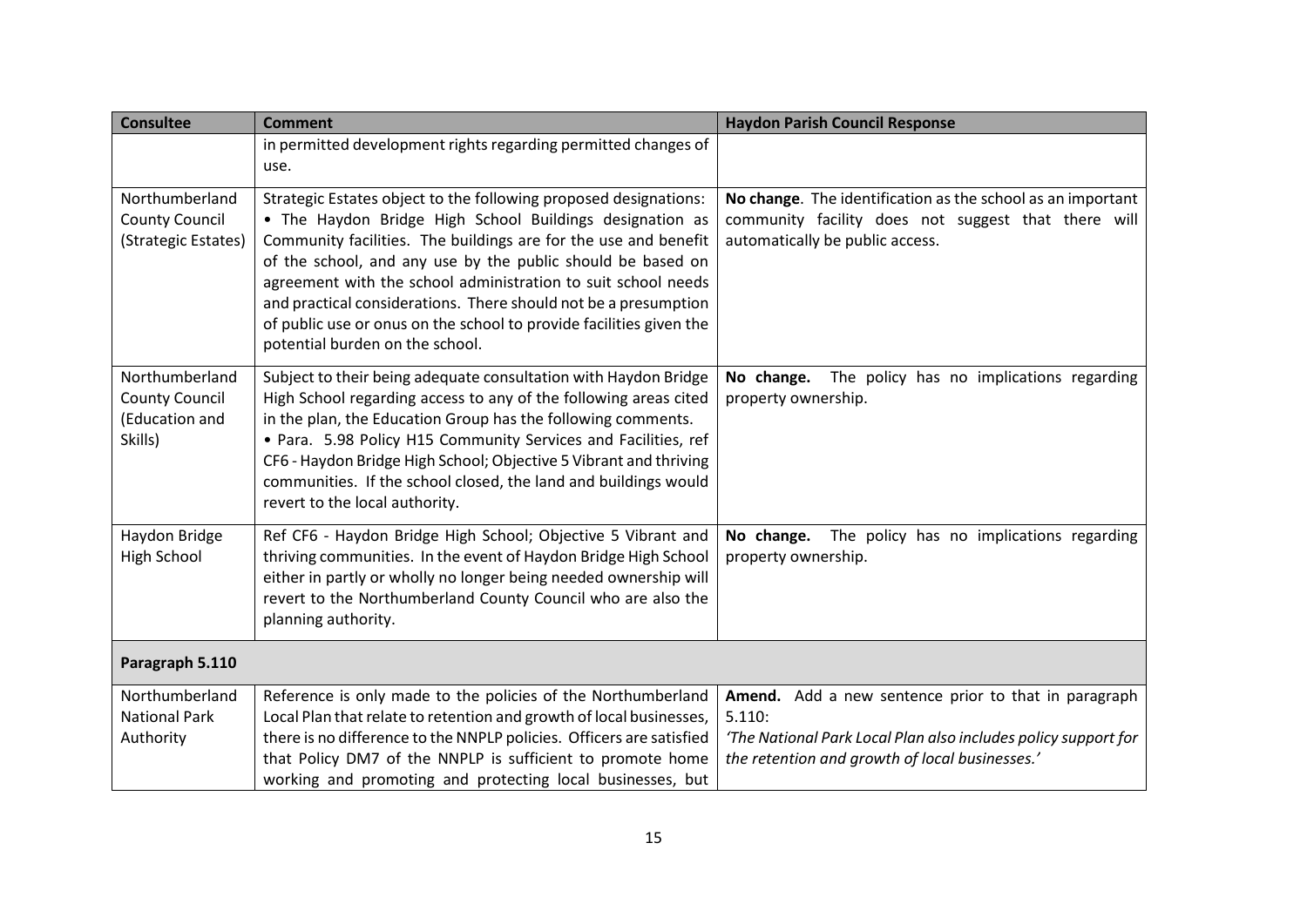| <b>Consultee</b>                                    | <b>Comment</b>                                                                                                                                                                                                                                                                                                                                                                                                                                                                                                                                                     | <b>Haydon Parish Council Response</b>                                                                                                                                                                                                                                                                                                                        |  |
|-----------------------------------------------------|--------------------------------------------------------------------------------------------------------------------------------------------------------------------------------------------------------------------------------------------------------------------------------------------------------------------------------------------------------------------------------------------------------------------------------------------------------------------------------------------------------------------------------------------------------------------|--------------------------------------------------------------------------------------------------------------------------------------------------------------------------------------------------------------------------------------------------------------------------------------------------------------------------------------------------------------|--|
|                                                     | maybe reference should be included to these supporting<br>paragraphs for completeness.                                                                                                                                                                                                                                                                                                                                                                                                                                                                             |                                                                                                                                                                                                                                                                                                                                                              |  |
| <b>Policy H17: Tourism</b>                          |                                                                                                                                                                                                                                                                                                                                                                                                                                                                                                                                                                    |                                                                                                                                                                                                                                                                                                                                                              |  |
| Northumberland<br><b>National Park</b><br>Authority | The second part of this policy is relevant to NNPA. It does not<br>reflect the strategic spatial policy of ST4 of the NNPLP (page 30)<br>which requires an essential need to be provided for tourism<br>development to be considered acceptable in an unsustainable<br>location. It is also unclear whether tourism facilities and visitor<br>accommodation development should only make use of<br>previously developed land and buildings or whether it allows<br>new buildings. It is suggested that the second part is clarified and<br>our suggestion would be | Whilst the changes proposed by NNPA may reflect policy<br>ST4 of the NNPLP it is considered that this would not reflect<br>the provisions of paragraph 84 of the NPPF. Suggest<br>amendment of the second paragraph to:<br>'Outside Northumberland National Park and in the open<br>countryside'                                                             |  |
|                                                     | In the open countryside tourism facilities and visitor<br>accommodation development will be required to respect the<br>local landscape character of the countryside and should make<br>use of previously developed land and existing buildings where<br>suitable opportunities exist., as well as complying with other<br>relevant policies in the development plan. New buildings will<br>only be allowed in accordance with Policy H2 and other relevant<br>policies.                                                                                            |                                                                                                                                                                                                                                                                                                                                                              |  |
|                                                     | <b>Policy H18: Agriculture</b>                                                                                                                                                                                                                                                                                                                                                                                                                                                                                                                                     |                                                                                                                                                                                                                                                                                                                                                              |  |
| Northumberland<br><b>National Park</b><br>Authority | This policy is considered too simplistic. The policy states that<br>development that supports the agricultural industry and farm<br>diversification schemes will be supported where they meet other<br>policies. Whilst the National Park supports farm diversification<br>in principle this will depend upon the scale of such development,<br>but also the consideration of wider issues such as the special<br>qualities of the National Park including landscape character,                                                                                    | No change. Whilst the concerns are noted, the agricultural<br>industry is very important to the local community in terms<br>of its management of the countryside and as a local<br>The policy does not support agricultural<br>employer.<br>developments at all costs; it specifically refers to the need<br>to comply with other development plan policies. |  |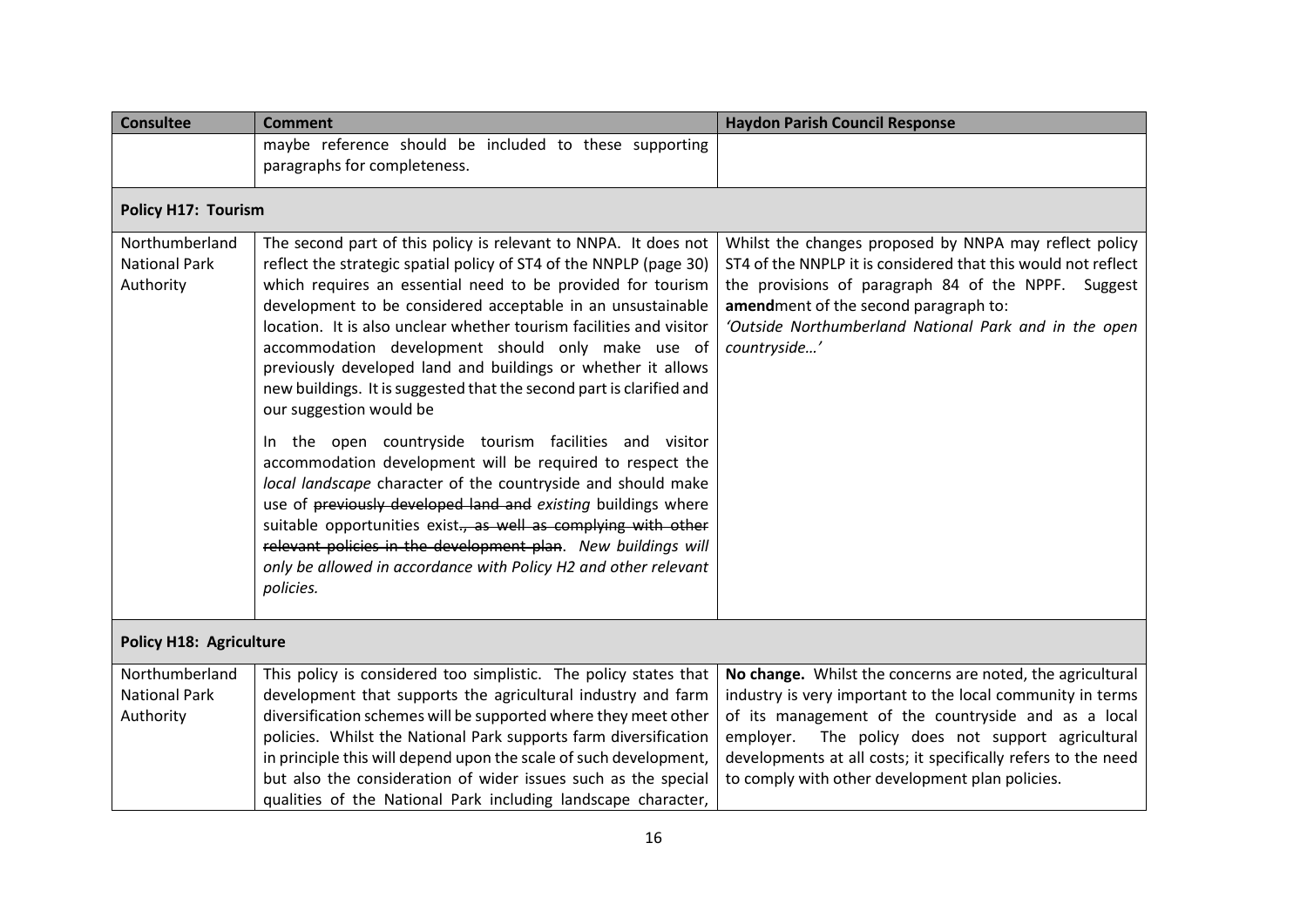| <b>Consultee</b>                                           | <b>Comment</b>                                                                                                                                                                                                                                                                                                                                                                                                                                                                                                                                                                                                                                                                                                                                                                                                                                                                                                                                                                                       | <b>Haydon Parish Council Response</b>                                                                                                                                                                            |
|------------------------------------------------------------|------------------------------------------------------------------------------------------------------------------------------------------------------------------------------------------------------------------------------------------------------------------------------------------------------------------------------------------------------------------------------------------------------------------------------------------------------------------------------------------------------------------------------------------------------------------------------------------------------------------------------------------------------------------------------------------------------------------------------------------------------------------------------------------------------------------------------------------------------------------------------------------------------------------------------------------------------------------------------------------------------|------------------------------------------------------------------------------------------------------------------------------------------------------------------------------------------------------------------|
|                                                            | tranquillity, biodiversity and cultural heritage which does not<br>come across within the policy. It is more than just local character<br>and local amenity that is relevant to farm diversification<br>schemes, such as consideration of noise, odours; level of activity<br>and highways access to be considered.                                                                                                                                                                                                                                                                                                                                                                                                                                                                                                                                                                                                                                                                                  |                                                                                                                                                                                                                  |
|                                                            | Policy H20: Walking and cycling network                                                                                                                                                                                                                                                                                                                                                                                                                                                                                                                                                                                                                                                                                                                                                                                                                                                                                                                                                              |                                                                                                                                                                                                                  |
| Northumberland<br><b>County Council</b>                    | We support the intention to provide planning policy support for<br>a dedicated cycle route and footpath between Haydon Bridge<br>and Hexham and note the work the Parish Council and others are<br>involved in to facilitate the creation of that route. However, we<br>remain concerned about the identification of a route on the<br>Policies Map, even as a general extent as indicated in the policy.<br>There is no specific evidence that demonstrates that this 'general<br>extent' route is available or deliverable, or that this would<br>necessarily be the best option to secure the desired outcome. It<br>is indicated at paragraph 5.120 that feasibility work is yet to be<br>funded. We would advise that Policy H20 should be modified to<br>provide support for a dedicated segregated cycle and pedestrian<br>route between Haydon Bridge and Hexham and reference to any<br>general extent being defined should be deleted. The Policies<br>Map should be modified accordingly. | No change. There is strong community support for the<br>route and the general extent of the route has been informed<br>by detailed work of members of the steering group in<br>discussion with key stakeholders. |
| <b>Annex 1</b>                                             |                                                                                                                                                                                                                                                                                                                                                                                                                                                                                                                                                                                                                                                                                                                                                                                                                                                                                                                                                                                                      |                                                                                                                                                                                                                  |
| Northumberland<br><b>County Council</b><br>(Public Health) | Feedback on Annex 1 (Community Actions):<br>· Objective 1a and 1b (sustainability and climate change):<br>consider involvement of Northumberland County Council's<br>climate change team in the delivery of these objectives.<br>• Objective 1b: consider liaising with Northumberland County<br>Council's Cold Homes Group to support information provision on<br>renewable energy heating and power for domestic homes. This                                                                                                                                                                                                                                                                                                                                                                                                                                                                                                                                                                       | Amend objective 1a, add the words 'and NCC's climate<br>change team' in the 'Who' column.<br>Amend objective 1b, add the words 'and NCC's climate<br>change team and Cold Homes Group' in the 'Who' column.      |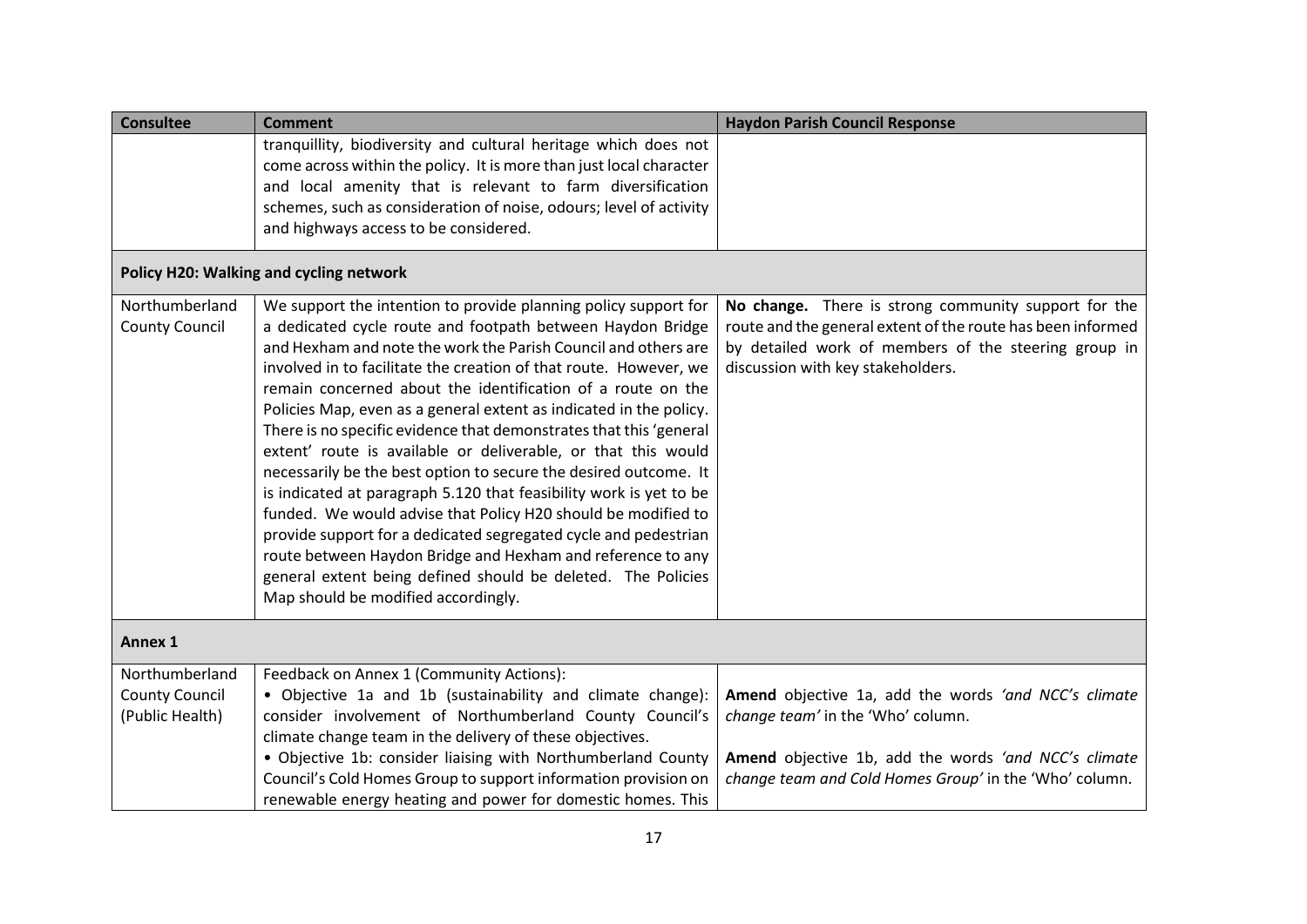| <b>Consultee</b>                                                     | <b>Comment</b>                                                                                                                                                                                                                                                                                                                                                                                                                                                                                                                                                                   | <b>Haydon Parish Council Response</b>                                                                                                                                                                                                                                                                                                                                        |
|----------------------------------------------------------------------|----------------------------------------------------------------------------------------------------------------------------------------------------------------------------------------------------------------------------------------------------------------------------------------------------------------------------------------------------------------------------------------------------------------------------------------------------------------------------------------------------------------------------------------------------------------------------------|------------------------------------------------------------------------------------------------------------------------------------------------------------------------------------------------------------------------------------------------------------------------------------------------------------------------------------------------------------------------------|
|                                                                      | objective also links with Public Health's Joint Strategic Needs<br>Assessment - which will include a chapter on fuel poverty.<br>• Objective 5 (vibrant and thriving communities): considering<br>high proportion of older people living alone, consider investing<br>in and developing activities for this population.<br>• Objective 7 (accessibility and transport): consider involvement<br>of Northumberland County Council's climate change team in the<br>delivery of such goals as public electric car charging points in the<br>village.                                | No change to objective 5b relating to services for older<br>people. The Development Trust already runs a luncheon<br>club with activities which includes older people living alone,<br>and is considering whether there would be a need or<br>demand for additional activities'<br>Amend objective 7b - add the words 'and NCC's climate<br>change team' in the 'Who' column |
| Northumberland<br><b>County Council</b><br>(Education and<br>Skills) | Annex 1, Objective 5, Vibrant and thriving communities, ref 5a -<br>secure access to the High School facilities outside school hours<br>etc. The Governing Body and headteacher of the school set the<br>terms and conditions of access to the school's facilities outside<br>of school hours. We suggest this is reworded to state increased<br>access would be sought with the Governing Body of Haydon<br>Bridge High School.                                                                                                                                                 | Amend objective 5a - add the words 'in conjunction with the<br>Governing Body of Haydon Bridge High School' in the 'Who'<br>column.                                                                                                                                                                                                                                          |
| Haydon Bridge<br><b>High School</b>                                  | Ref 5a - secure access to the High School facilities outside school<br>hours etc. This land, buildings and incorporated facilities are in<br>the ownership of Haydon Bridge High School and as such any<br>access to the land, buildings and incorporated facilities for any<br>community purpose can only with the permission of the school.<br>Any venture to increase access to any facilities that the school<br>may have can only occur where there is full agreement between<br>the parties. The school has the right to control access to its<br>facilities at all times. | See response above to the Northumberland County Council<br>Education and Skills comment on this matter.                                                                                                                                                                                                                                                                      |
|                                                                      |                                                                                                                                                                                                                                                                                                                                                                                                                                                                                                                                                                                  |                                                                                                                                                                                                                                                                                                                                                                              |
| <b>Policies Map</b>                                                  |                                                                                                                                                                                                                                                                                                                                                                                                                                                                                                                                                                                  |                                                                                                                                                                                                                                                                                                                                                                              |
| Northumberland<br><b>County Council</b>                              | The Conservation Area is not shown on the conservation area<br>assets map. This should be modified.                                                                                                                                                                                                                                                                                                                                                                                                                                                                              | Amend as suggested.                                                                                                                                                                                                                                                                                                                                                          |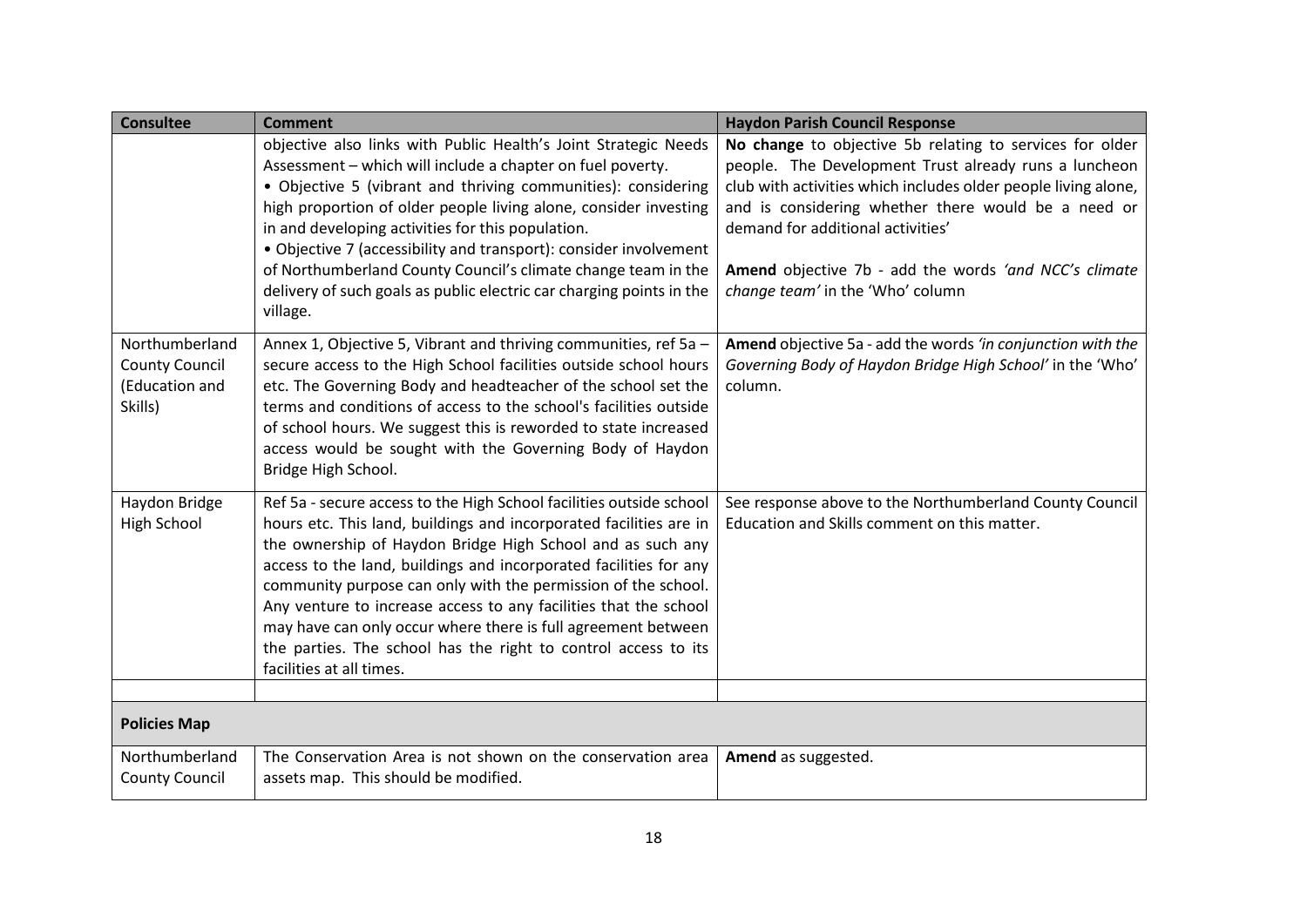| <b>Consultee</b>                  | <b>Comment</b>                                                                                                                     | <b>Haydon Parish Council Response</b>                         |
|-----------------------------------|------------------------------------------------------------------------------------------------------------------------------------|---------------------------------------------------------------|
|                                   | It would be helpful to identify the settlement of Langley on the<br>Policies Map by providing a name adjacent to the settlement on |                                                               |
|                                   | the Map. This would aid in navigating the Map for those                                                                            |                                                               |
|                                   | unfamiliar with the locality.                                                                                                      |                                                               |
| <b>Basic Conditions Statement</b> |                                                                                                                                    |                                                               |
| Northumberland                    | NNPA is satisfied with the general content of the Basic Conditions                                                                 | Amend. An addendum to table 5 could be prepared to refer      |
| <b>National Park</b>              | Statement with the following comments.                                                                                             | to these policies if this is considered to be required by the |
| Authority                         | In relation to the Strategic Policies of the Northumberland                                                                        | Examiner.                                                     |
|                                   | National Park Local Plan (adopted July 2020) Table 5 General                                                                       |                                                               |
|                                   | Conformity with the strategic policies does not make reference<br>to the relevant strategic NNPLP policies in relation to the      |                                                               |
|                                   | proposed Neighbourhood Plan policies.                                                                                              |                                                               |
|                                   | • H3 Energy efficiency and renewable energy should include                                                                         |                                                               |
|                                   | reference to NNPLP ST1 and ST2                                                                                                     |                                                               |
|                                   | • H5 Flood prevention should include reference to NNPLP ST1                                                                        |                                                               |
|                                   | and ST2                                                                                                                            |                                                               |
|                                   | H6 Design should include reference to NNPLP ST2<br>$\bullet$                                                                       |                                                               |
|                                   | H8 Landscape should include reference to NNPLP ST1 and                                                                             |                                                               |
|                                   | ST2. Landscape is identified as one of the designated special                                                                      |                                                               |
|                                   | qualities of the National Park.                                                                                                    |                                                               |
|                                   | H9 Biodiversity should include reference to NNPLP ST1 and<br>$\bullet$                                                             |                                                               |
|                                   | ST <sub>2</sub>                                                                                                                    |                                                               |
|                                   | H17 Tourism should include reference to NNPLP ST4<br>$\bullet$                                                                     |                                                               |
|                                   | H18 Agriculture should include reference to NNPLP ST4                                                                              |                                                               |
|                                   | • H19 Sustainable transport should include reference to ST2                                                                        |                                                               |
|                                   | It is noted that Appendix 2 only refers to Tynedale Core Strategy                                                                  |                                                               |
|                                   | and not the strategic policies of the Northumberland National                                                                      |                                                               |
|                                   | Park Local Plan adopted July 2020. These Strategic policies                                                                        |                                                               |
|                                   | should be added to the Basic Conditions Statement for                                                                              |                                                               |
|                                   | completeness.                                                                                                                      |                                                               |